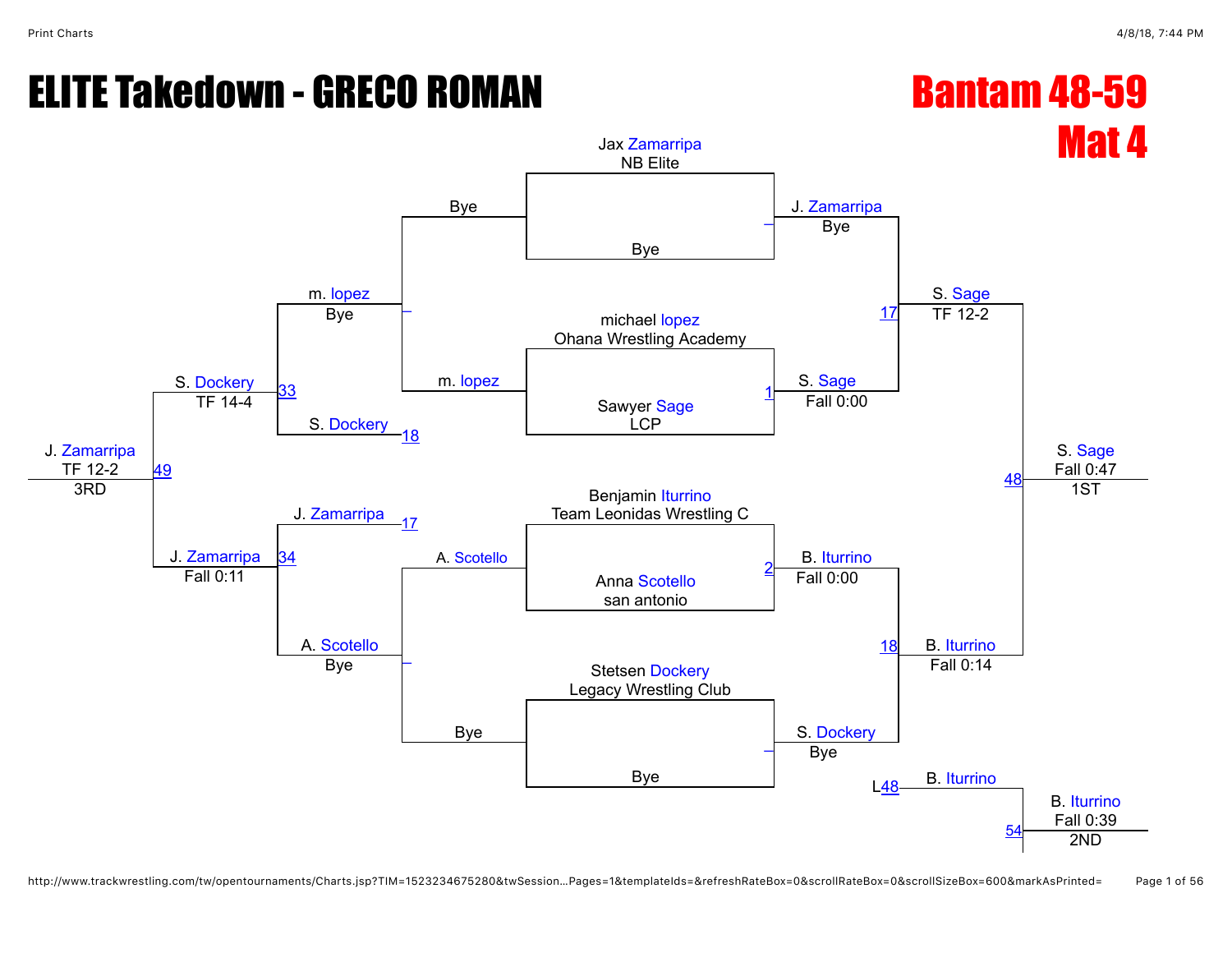W<sub>49</sub> J. [Zamarripa](javascript:viewProfile(955140096))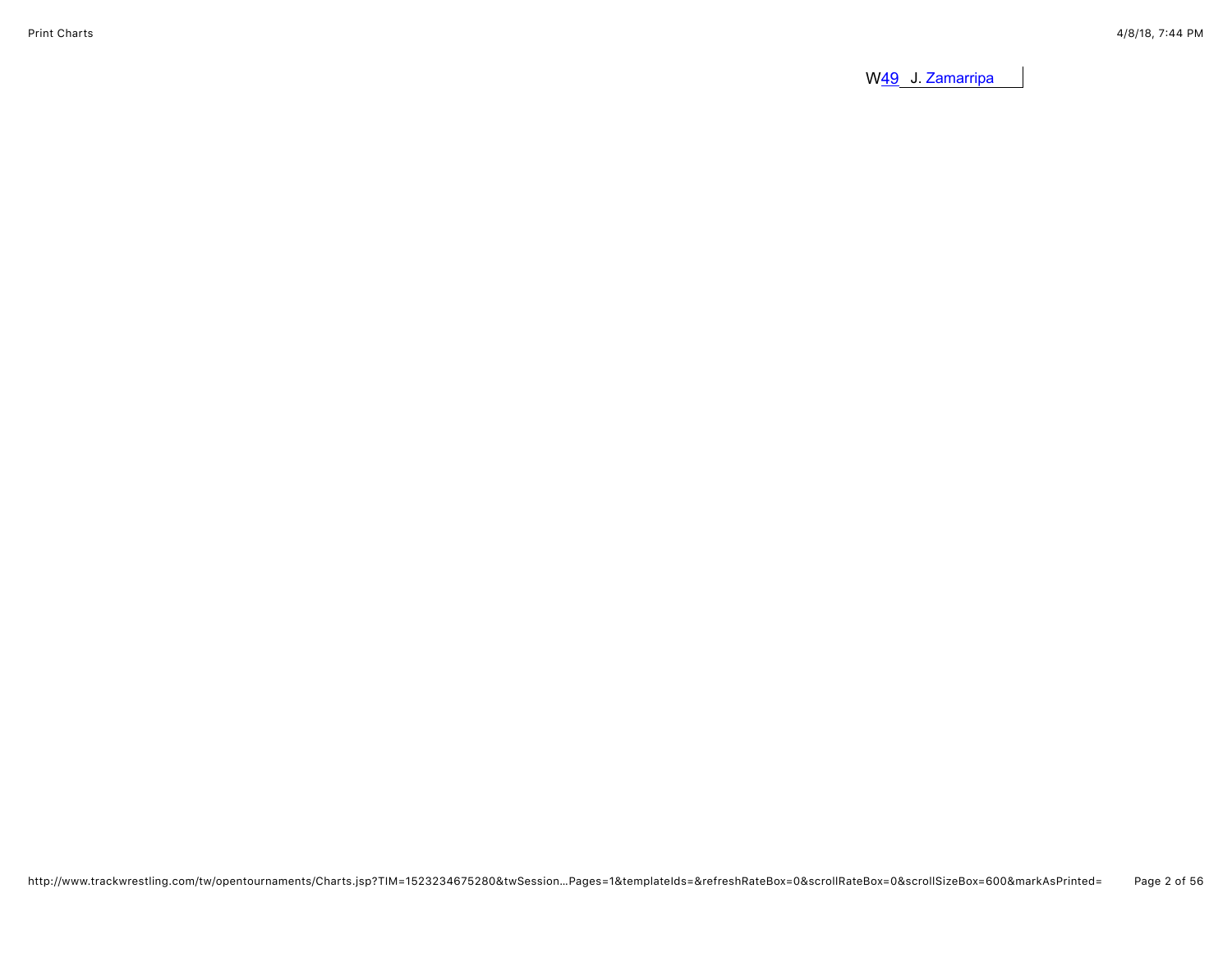#### ELITE Takedown - GRECO ROMAN FILITE TAKEDOWN - GRECO ROMAN

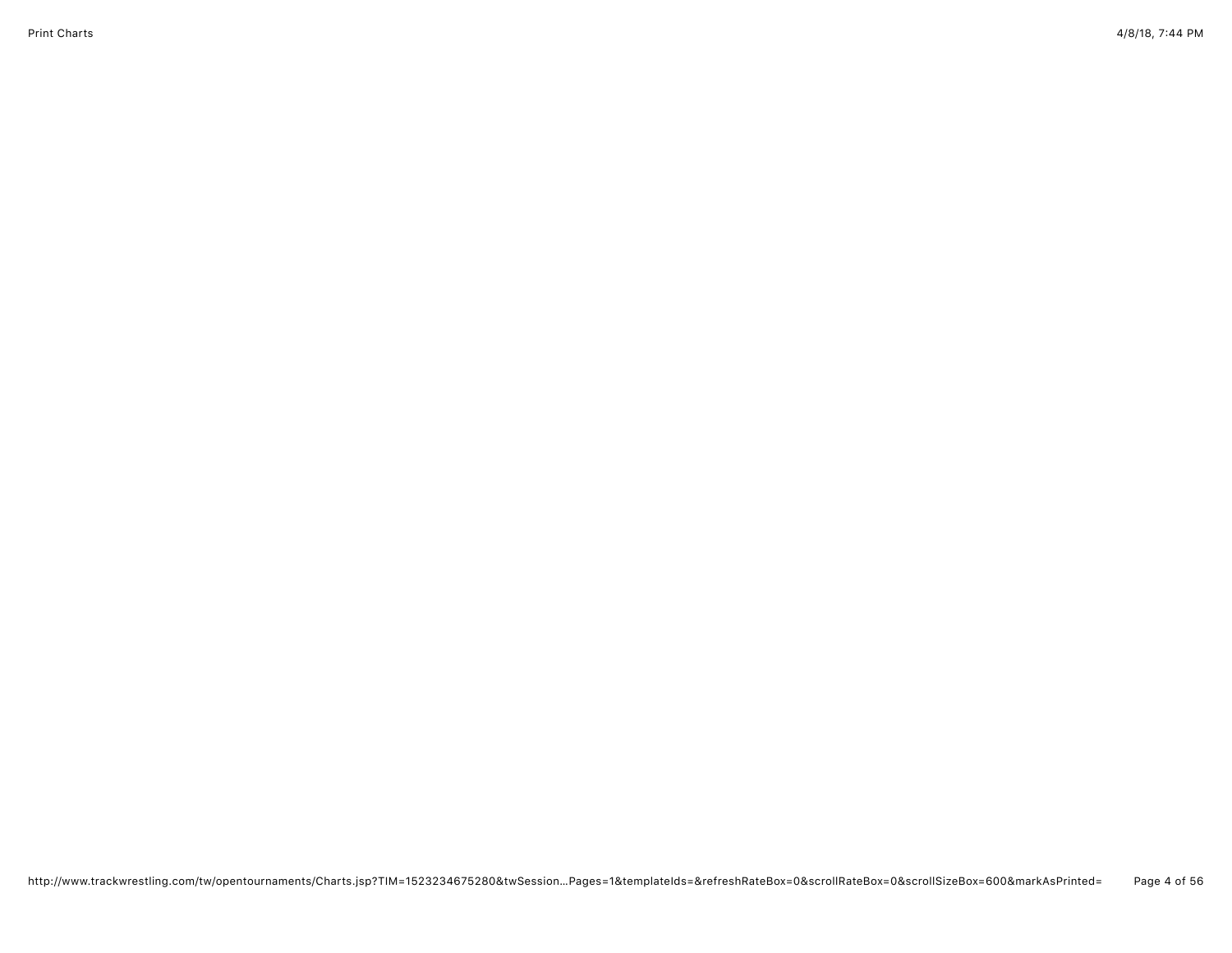# ELITE Takedown - GRECO ROMAN Intermediate 60-70

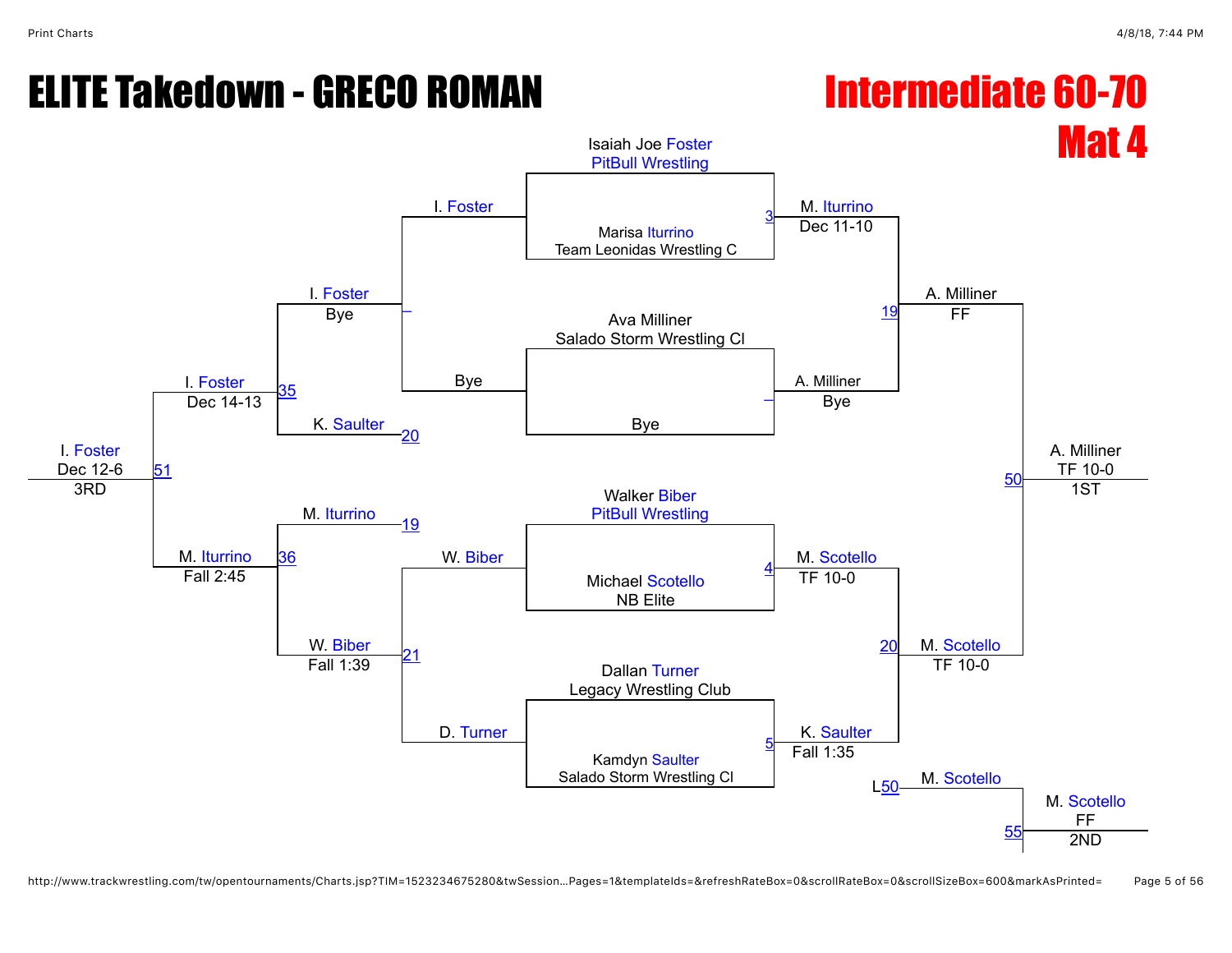W<sub>51</sub> I. [Foster](javascript:viewProfile(1914612096))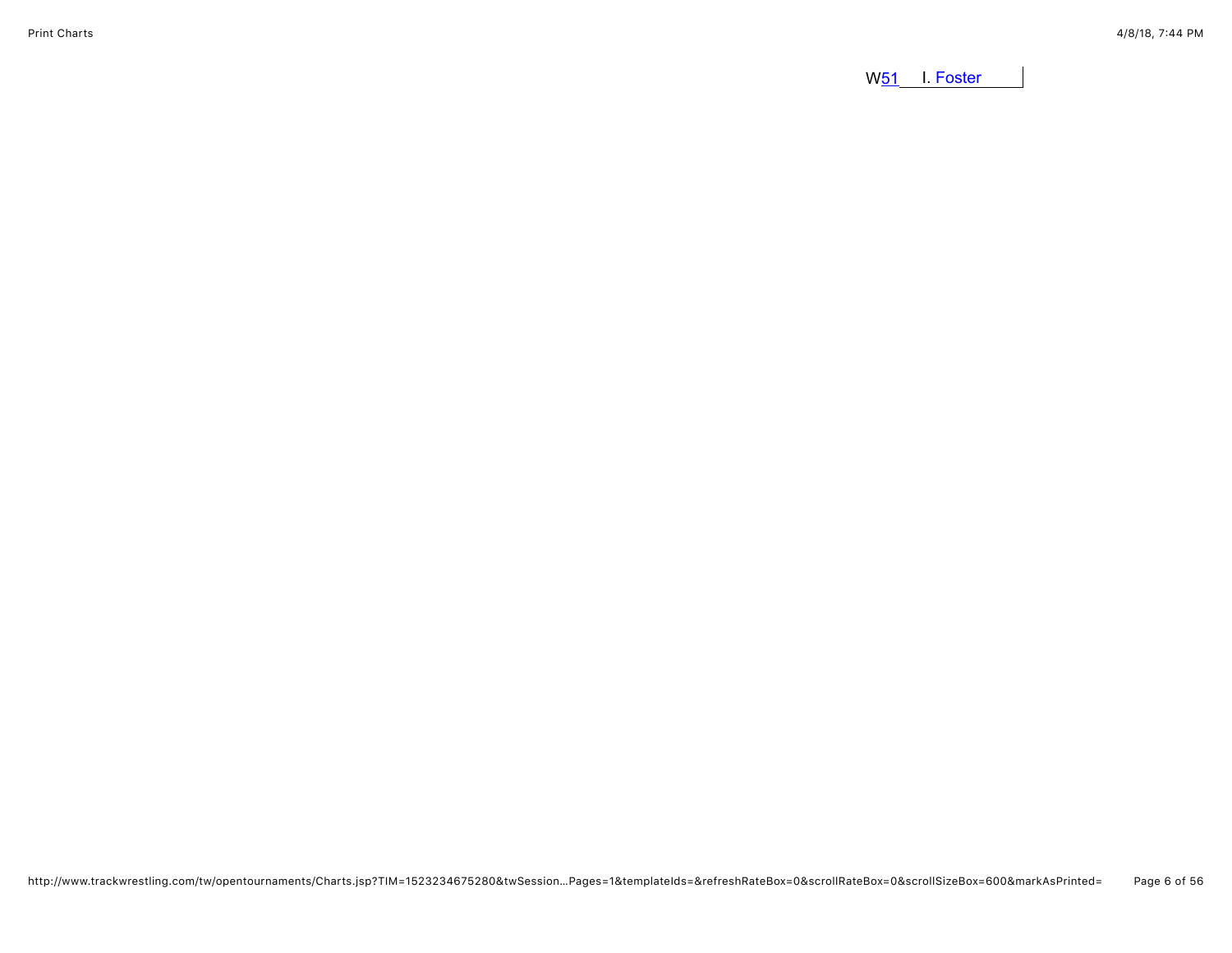#### ELITE Takedown - GRECO ROMAN Intermediate 71-82



Z. [Navarrete](javascript:viewProfile(631678096)) (NB Elite) **1ST**

C. [Murph](javascript:viewProfile(1163891096)) (Legacy Wrestling Club) **2ND**

> N. [Maurici](javascript:viewProfile(644023096)) (3F Wrestling) **3RD**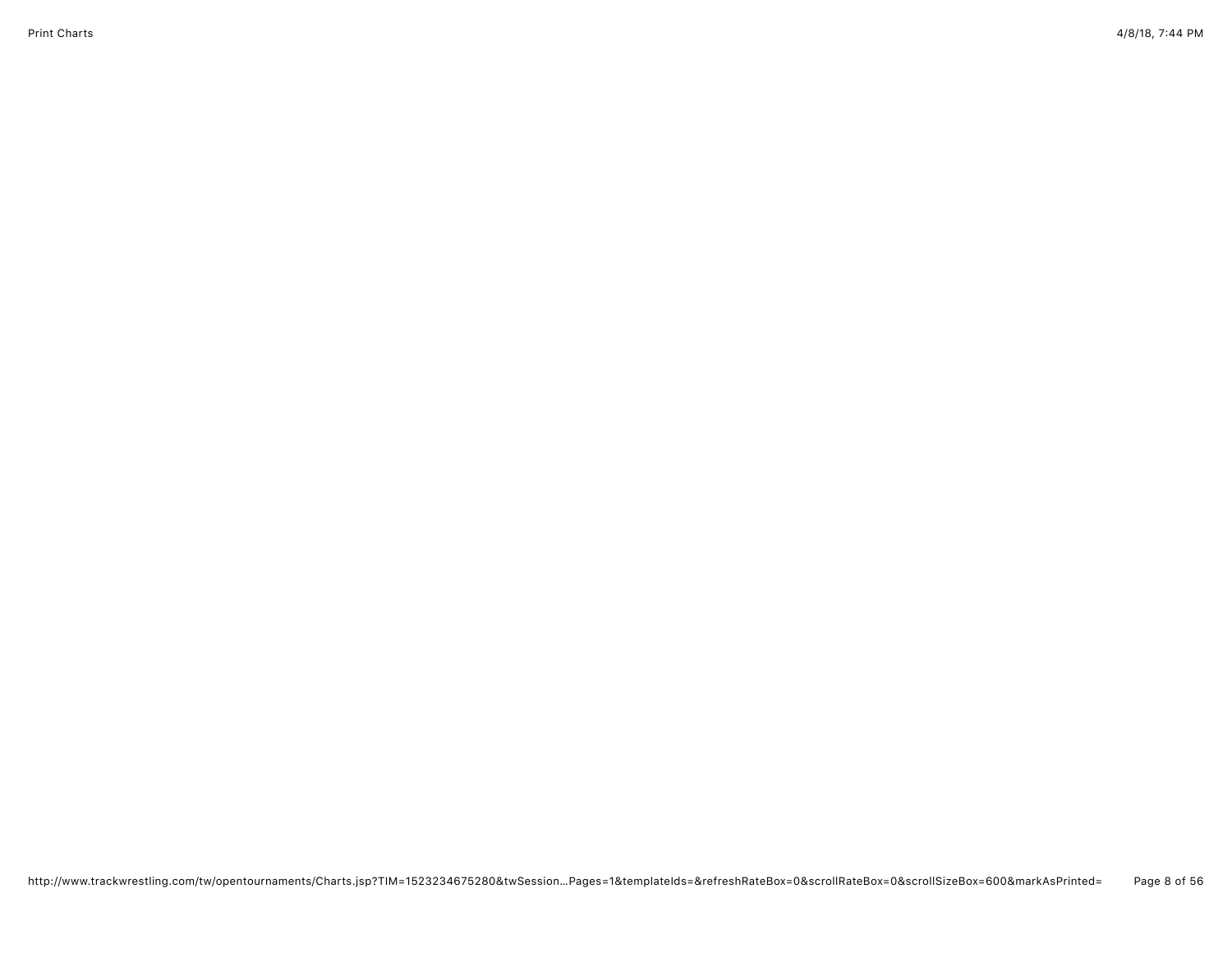## ELITE Takedown - GRECO ROMAN Novice 54-66



**Round 1 Round 2 Round 3**



A. Huerta (Alamo City Wrestling)

**1ST**

N. Bellino (Texas Style Wrestling Clu)

**2ND**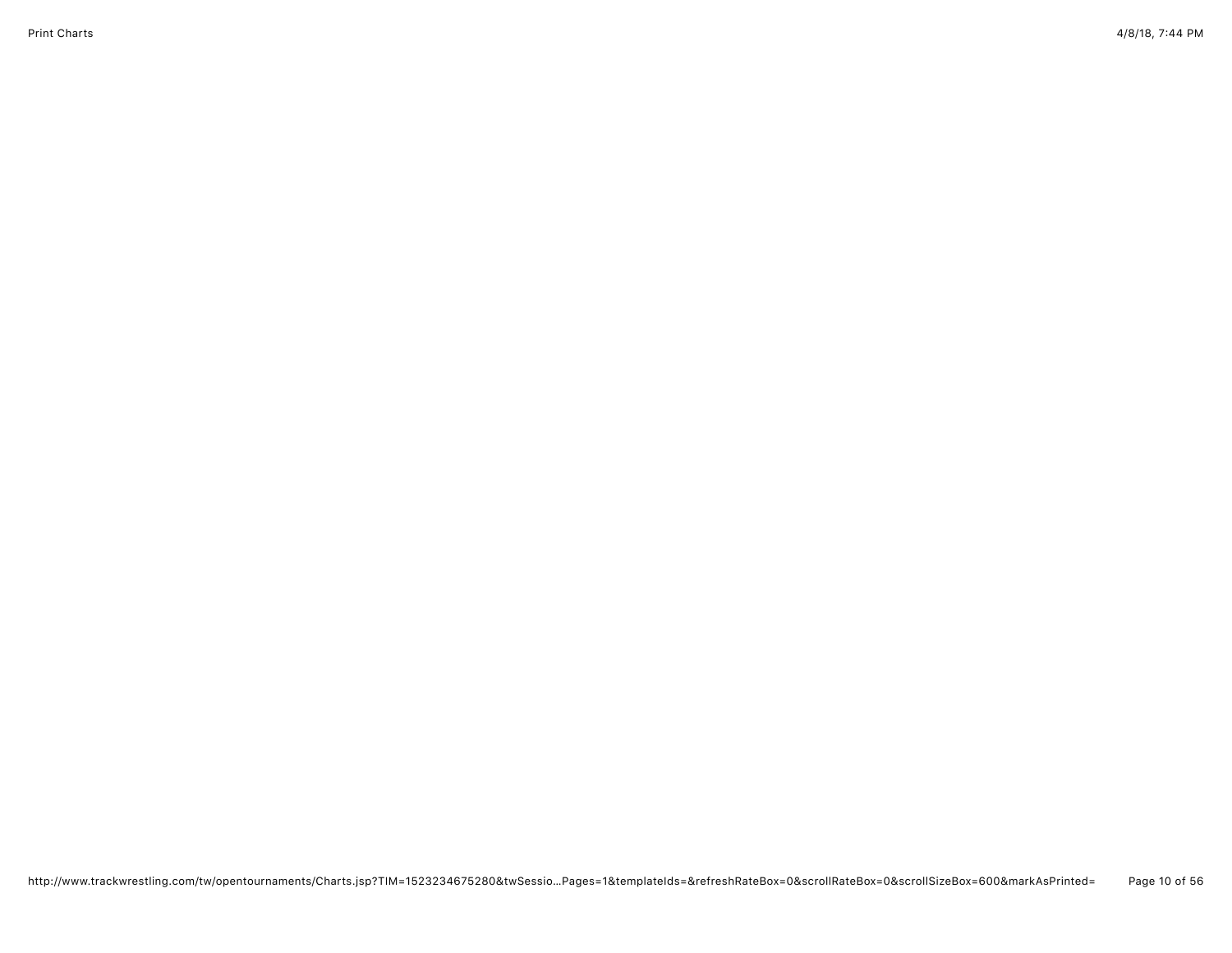# ELITE Takedown - GRECO ROMAN Novice 67-78



T. [Saulter](javascript:viewProfile(1571202009)) (Salado Storm Wrestling Cl) **1ST**

C. [Trujillo](javascript:viewProfile(1008665009)) (Four Points Viper Wrestli) **2ND**

M. [Pierson](javascript:viewProfile(616304132)) (Legacy Wrestling Club)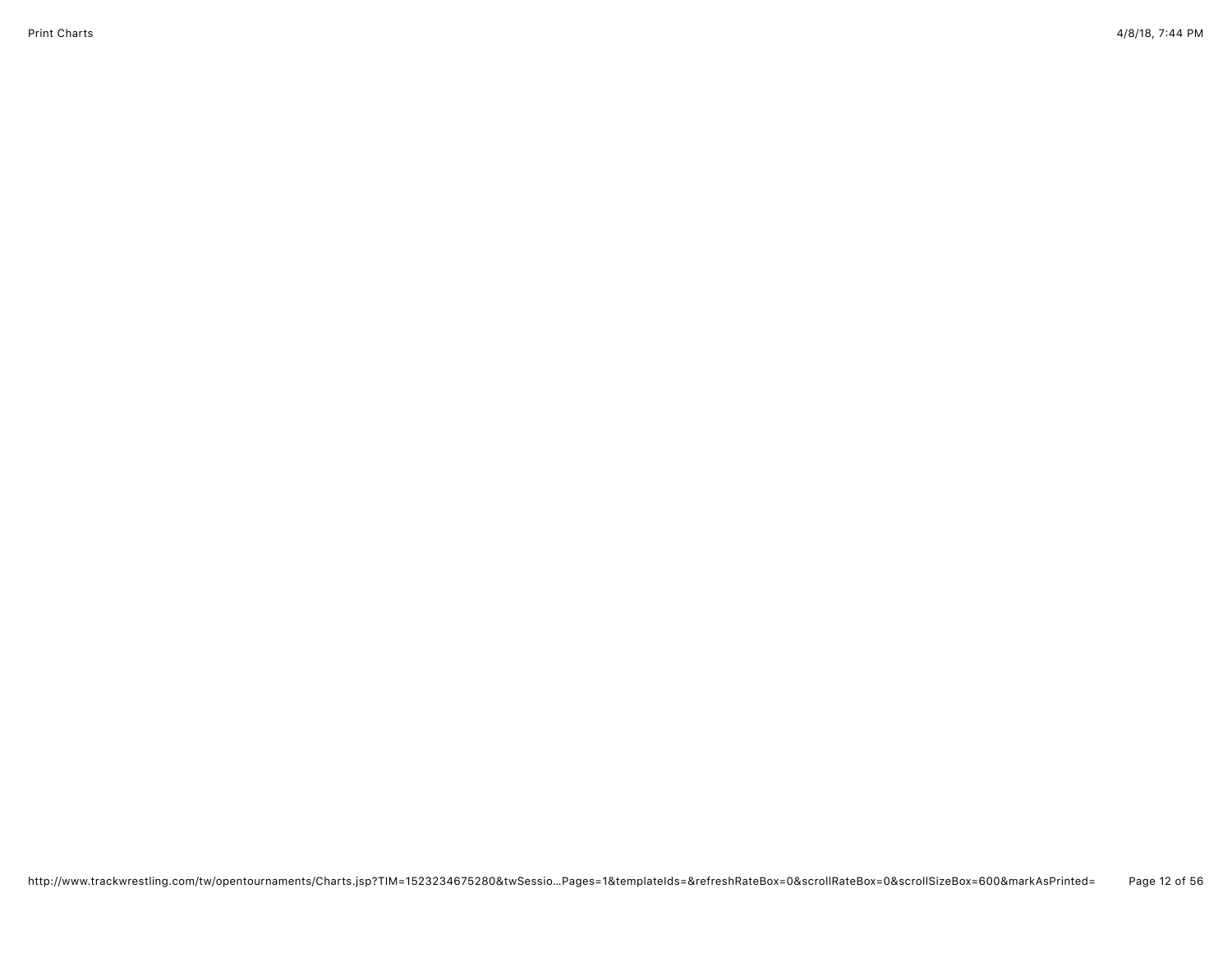# ELITE Takedown - GRECO ROMAN NOVICE 80-88

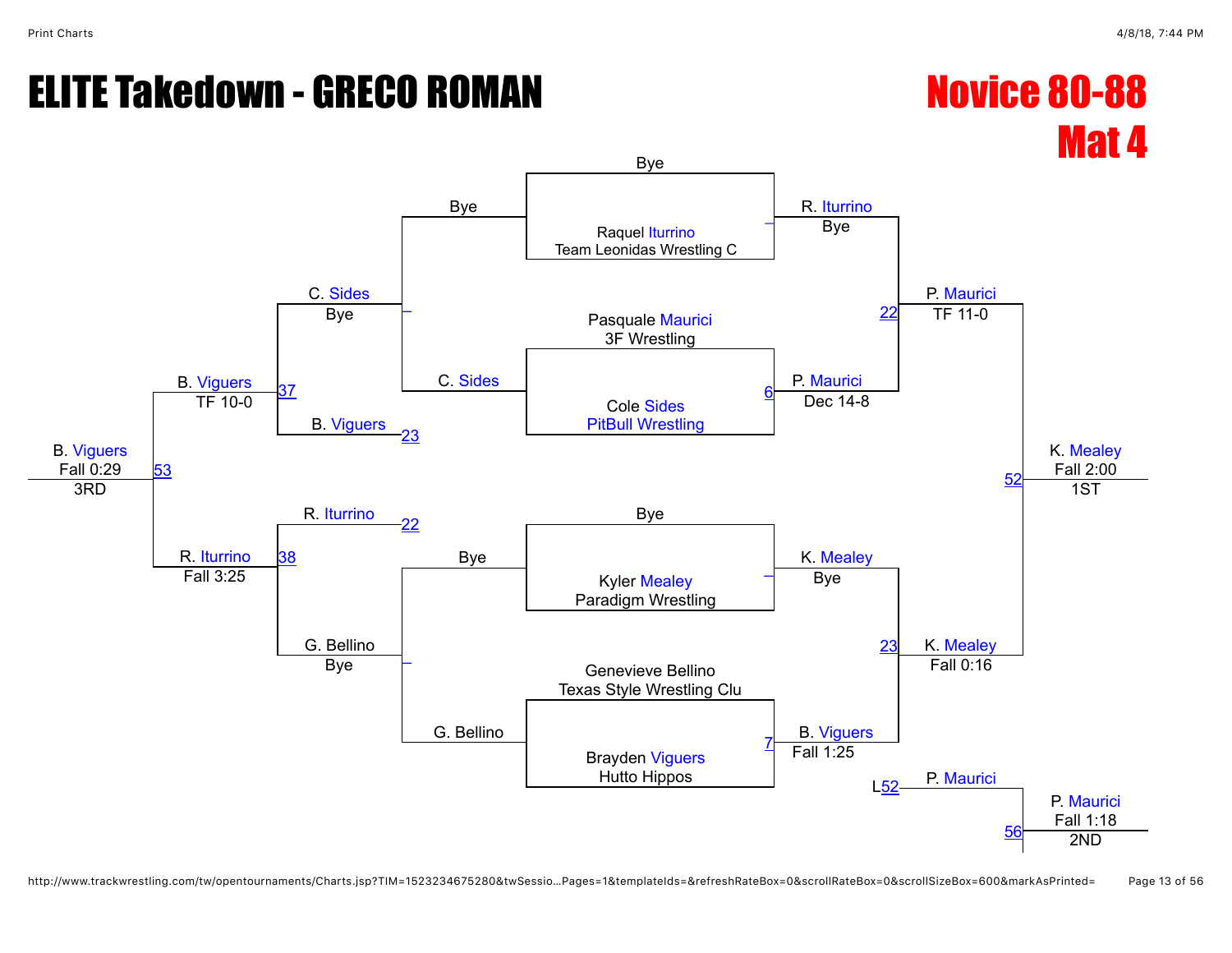W<sub>53</sub> B. [Viguers](javascript:viewProfile(1372583096))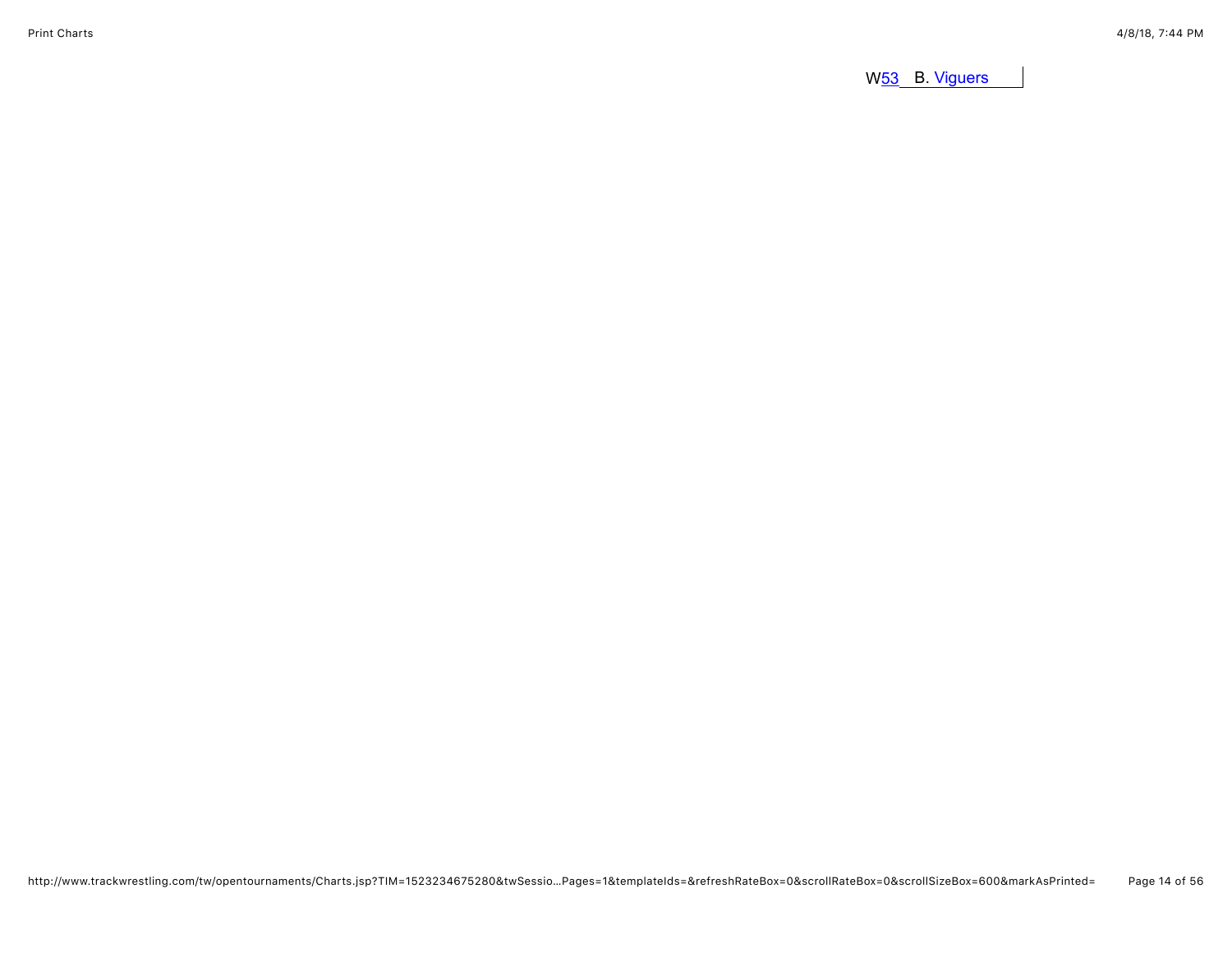# ELITE Takedown - GRECO ROMAN Novice 90-98





S. Huerta (Alamo City Wrestling) **1ST**

M. [Bryant](javascript:viewProfile(1086212096)) (LCP)

**2ND**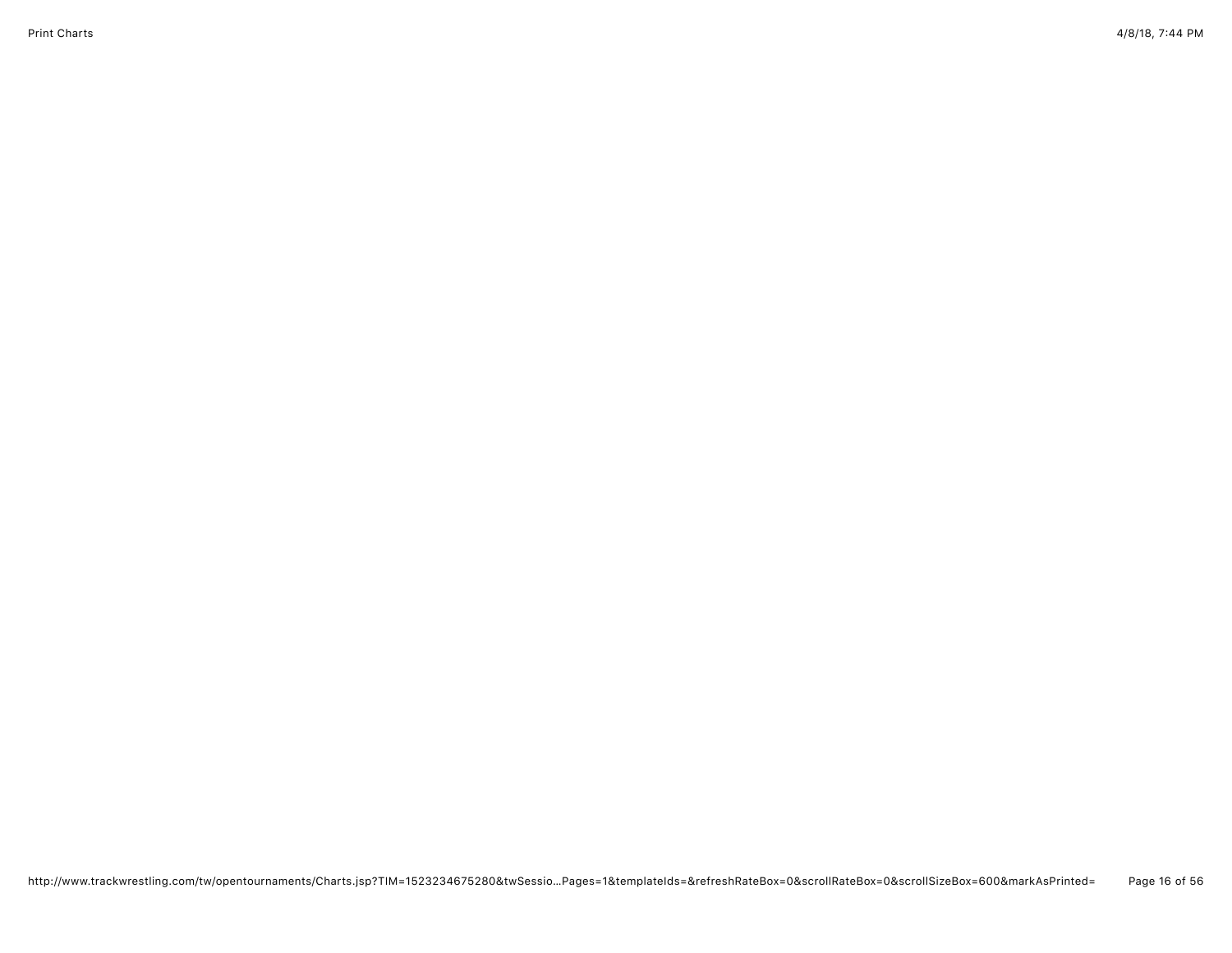# ELITE Takedown - GRECO ROMAN Novice 109-117



K. [Lew](javascript:viewProfile(1531029009)) (Paradigm Wrestling) **1ST**

J. [Hueber](javascript:viewProfile(1591765009)) (NB Elite) **2ND**

J. [Camarena](javascript:viewProfile(1591462009)) (Cedar Park Wrestling)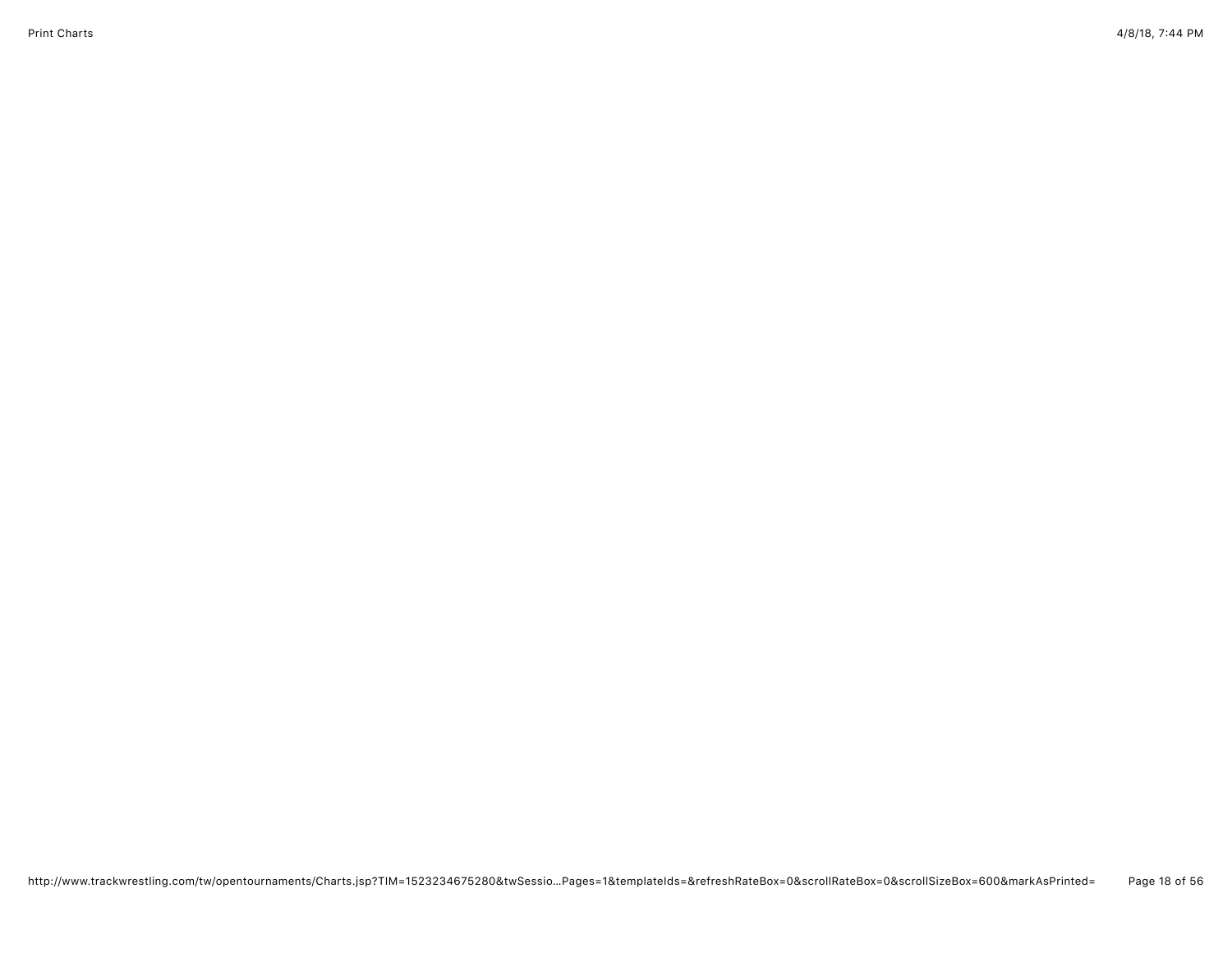# ELITE Takedown - GRECO ROMAN Schoolboy/girl 73-81

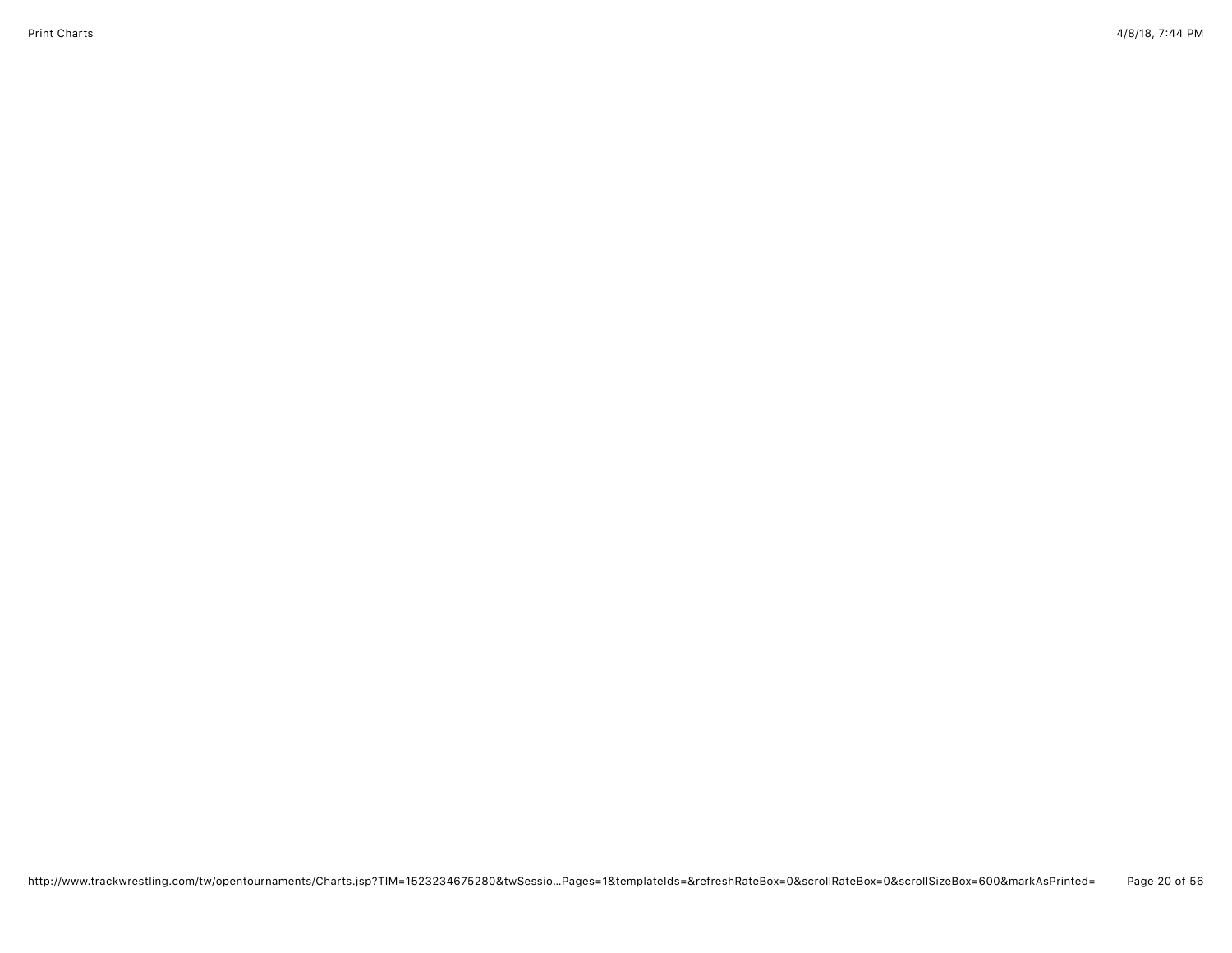# ELITE Takedown - GRECO ROMAN Schoolboy/girl 91-99

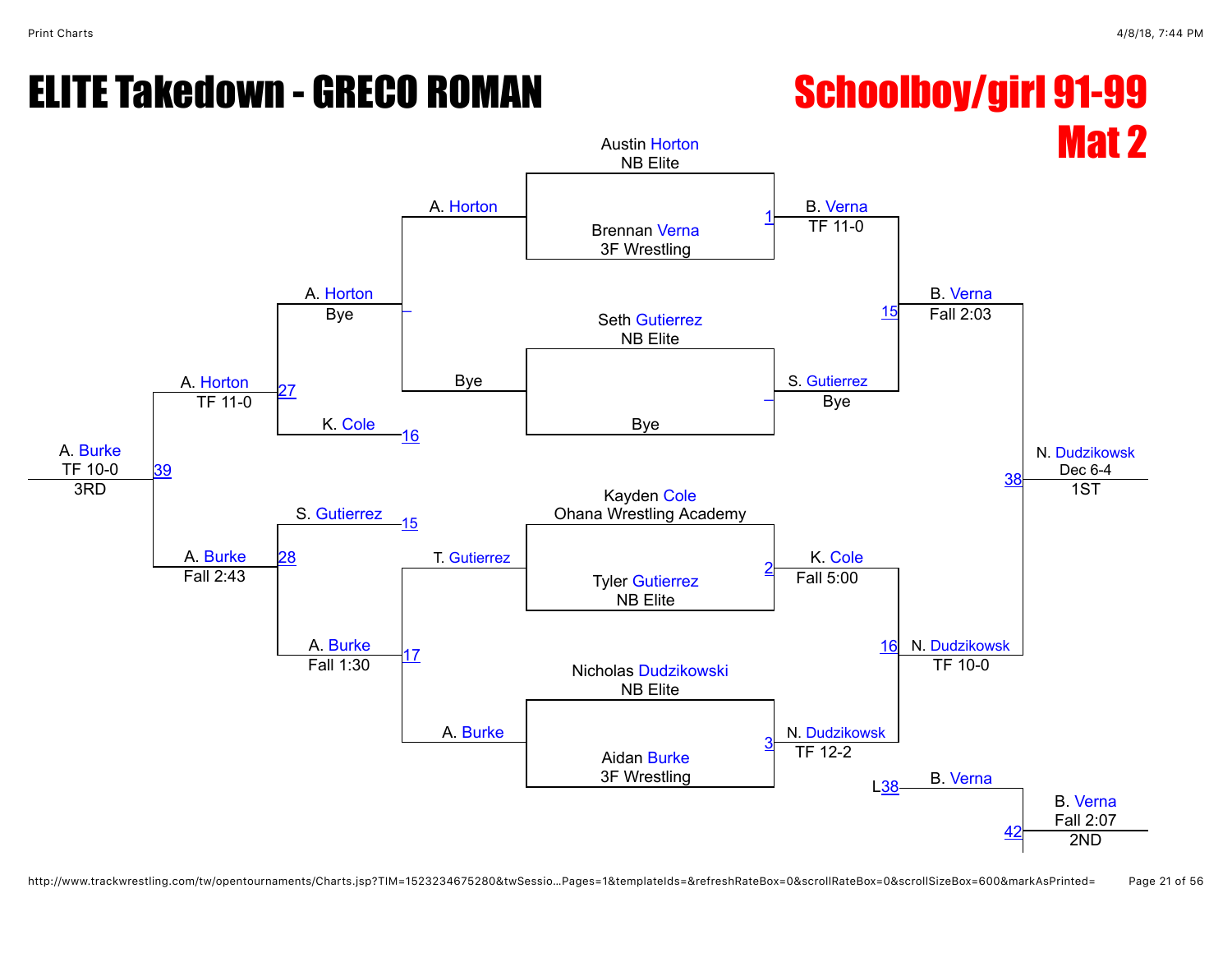W<sub>39</sub> A. [Burke](javascript:viewProfile(1008693009))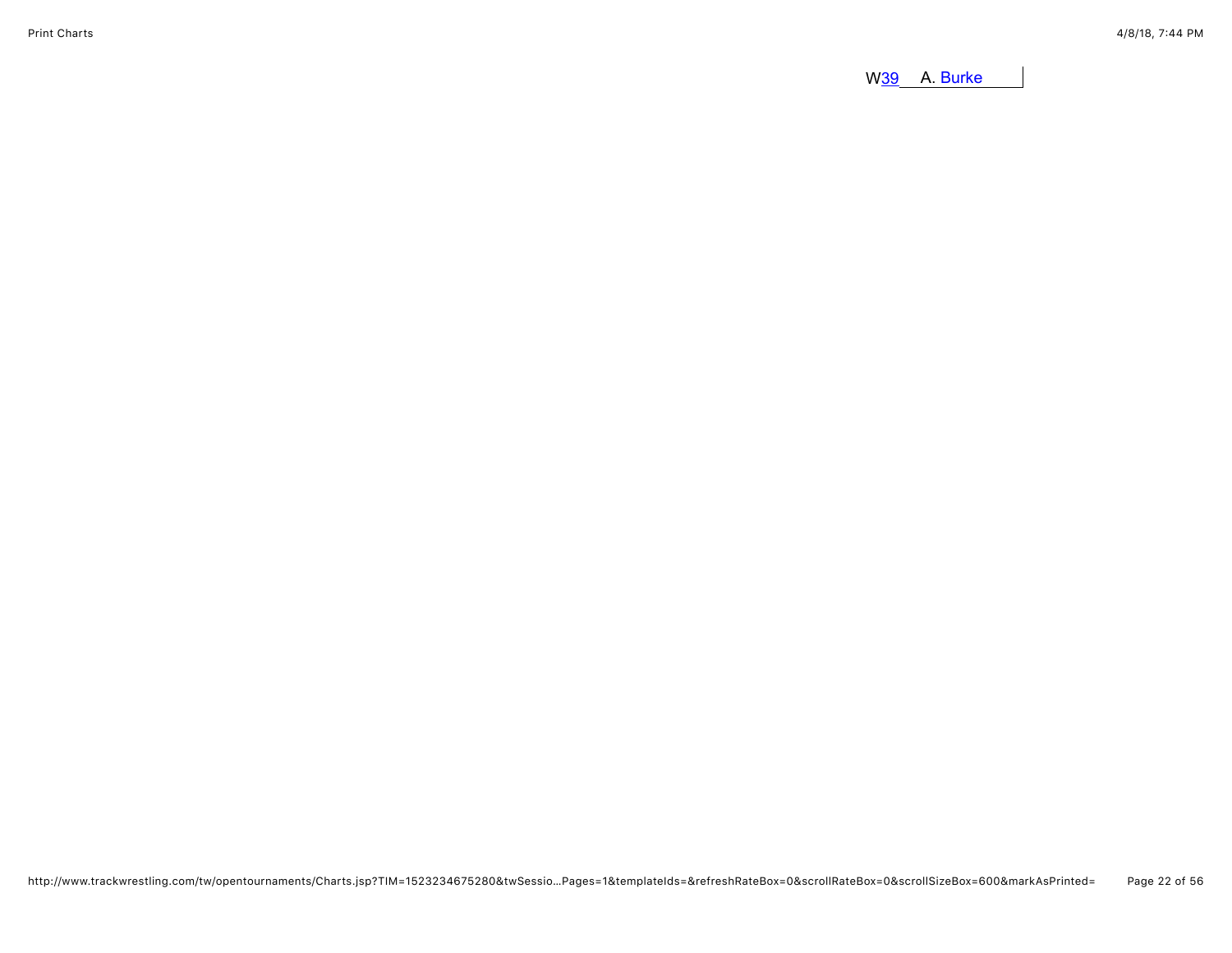## ELITE Takedown - GRECO ROMAN Schoolboy/girl 103-115



K. [Cole](javascript:viewProfile(1008786009)) (Ohana Wrestling Academy) **1ST**

S. [Iturrino](javascript:viewProfile(1165632096)) (Team Leonidas Wrestling C) **2ND**

> K. [Lockstedt](javascript:viewProfile(627762132)) (NB Elite) **3RD**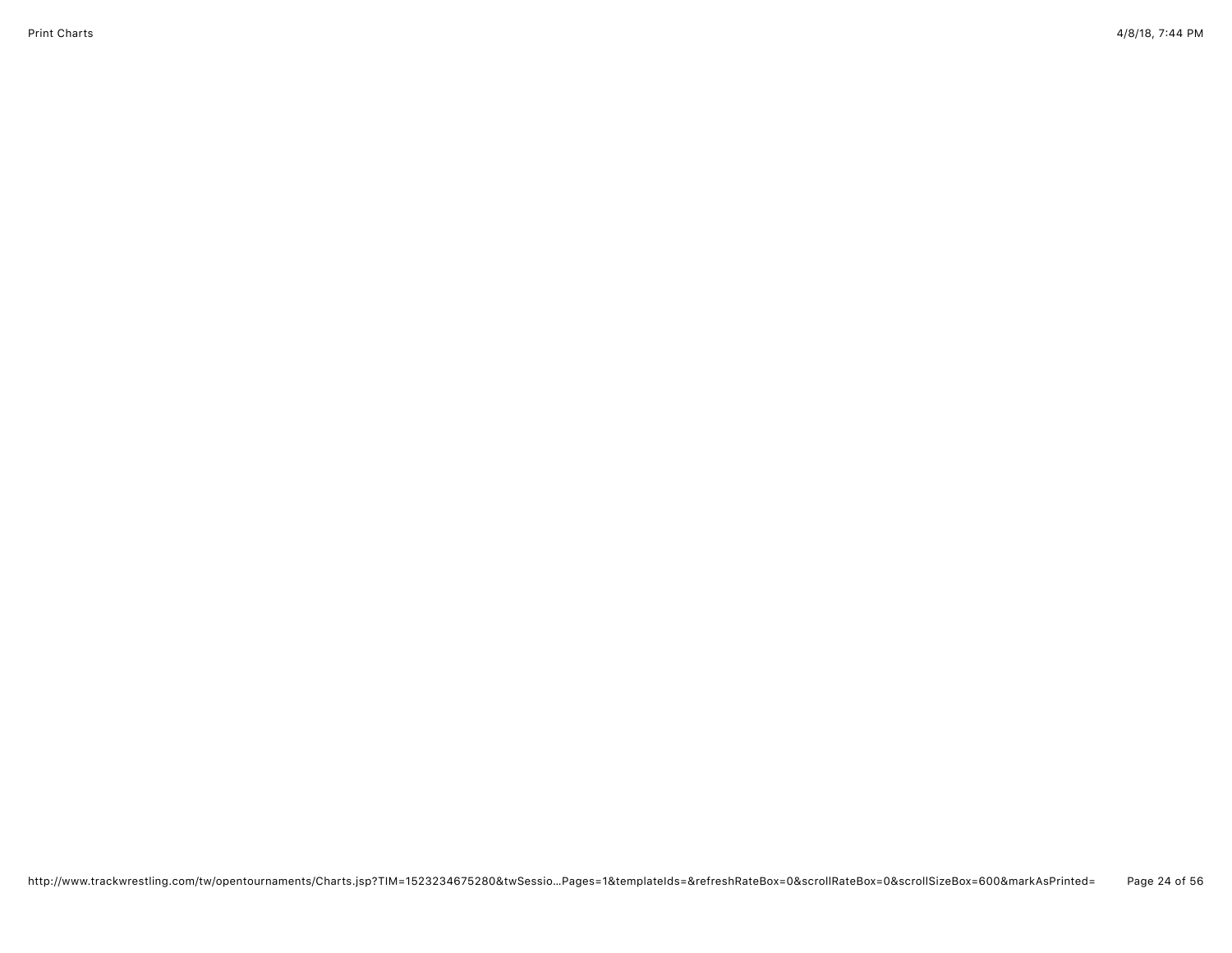# ELITE Takedown - GRECO ROMAN Schoolboy/girl 116-159

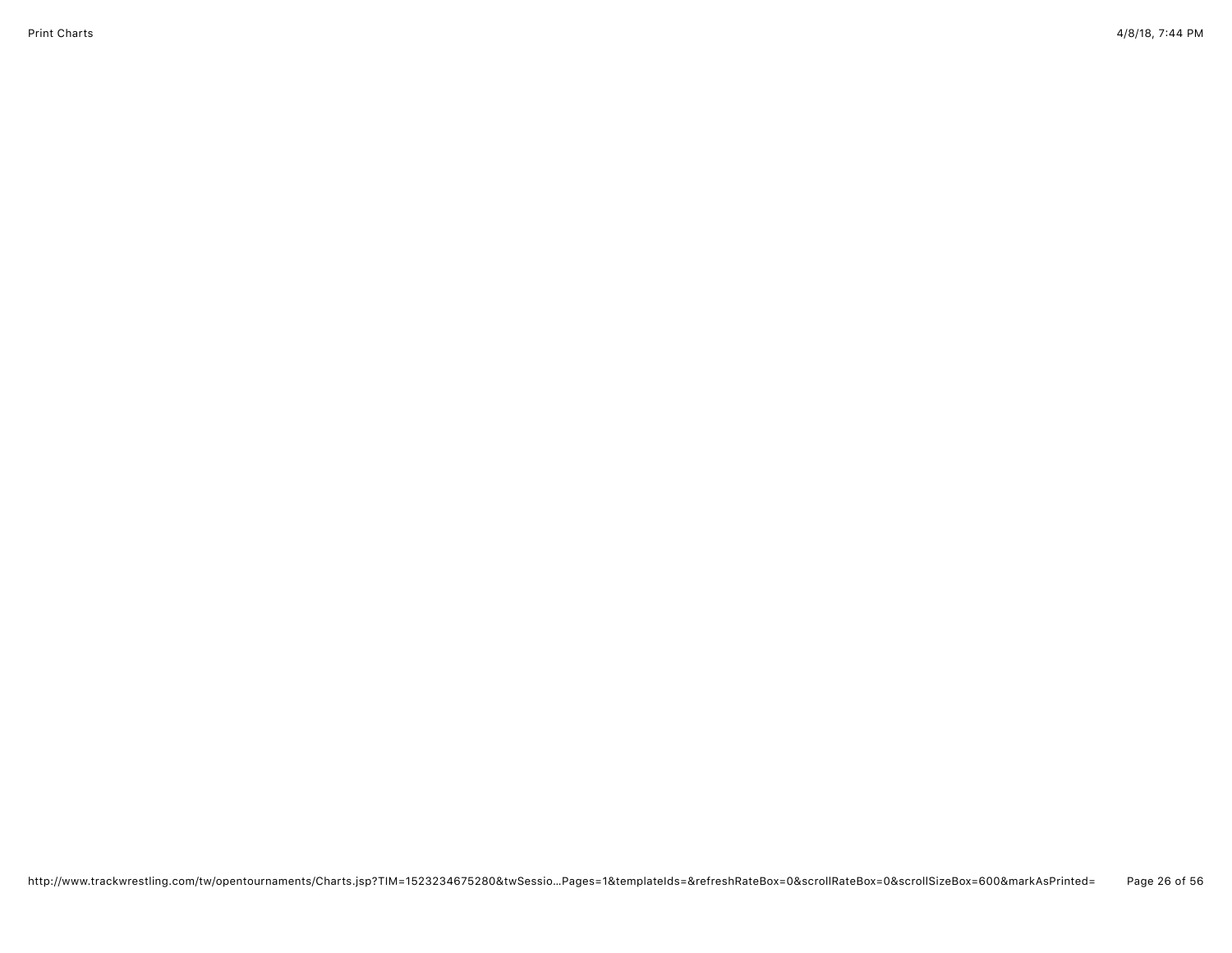# ELITE Takedown - GRECO ROMAN Cadet 99-110

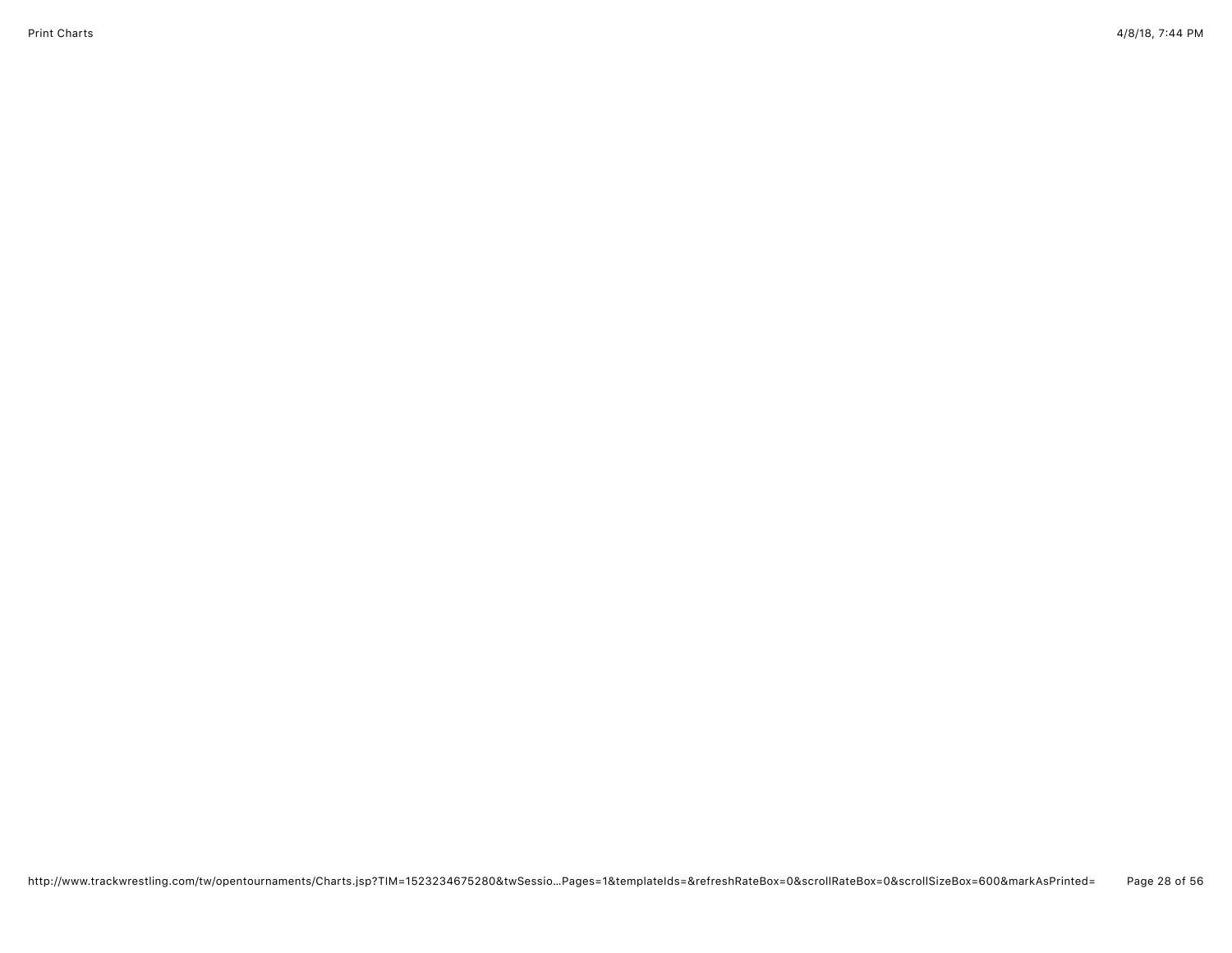# ELITE Takedown - GRECO ROMAN Cadet 111-120



http://www.trackwrestling.com/tw/opentournaments/Charts.jsp?TIM=1523234675280&twSessio…Pages=1&templateIds=&refreshRateBox=0&scrollRateBox=0&scrollSizeBox=600&markAsPrinted= Page 29 of 56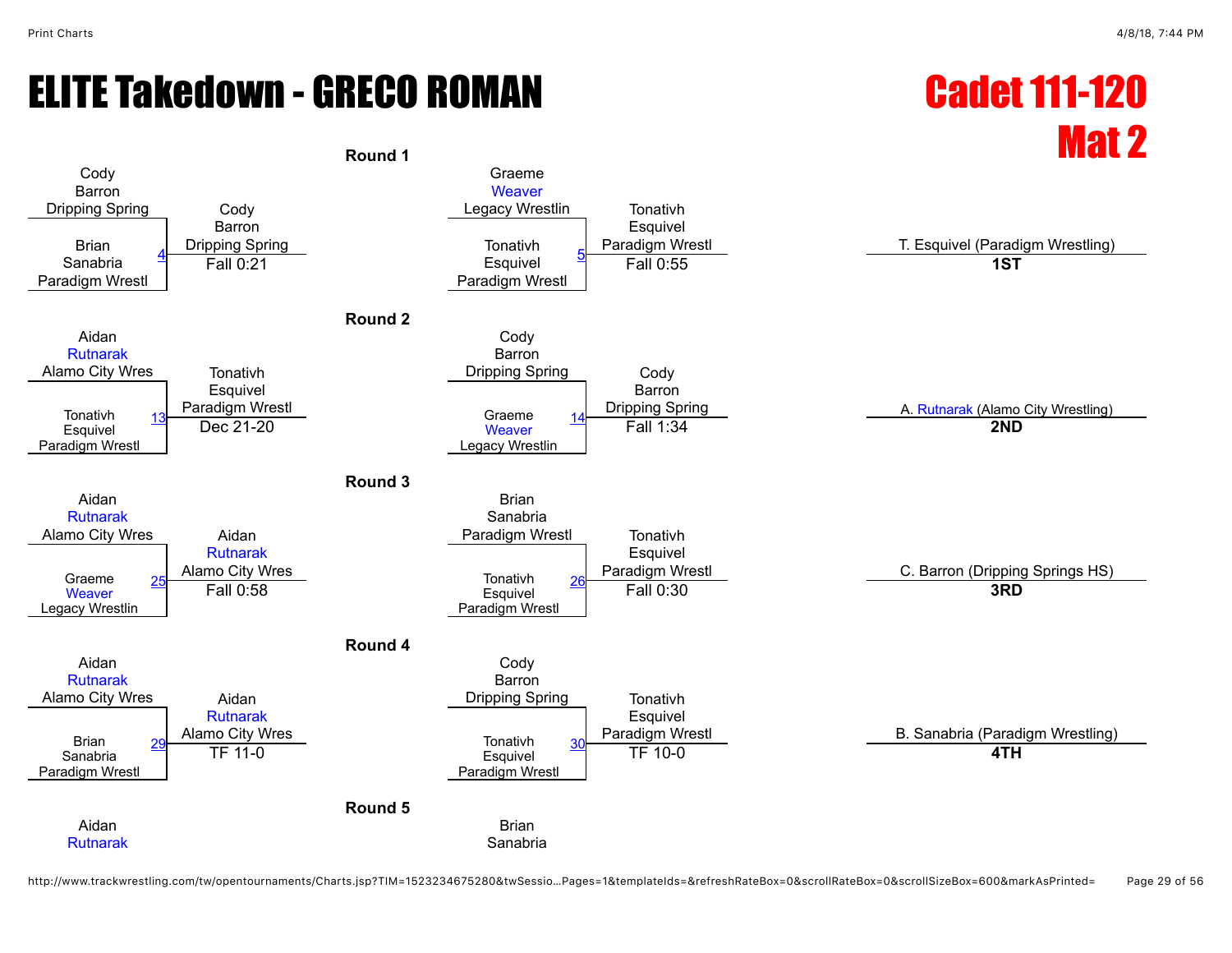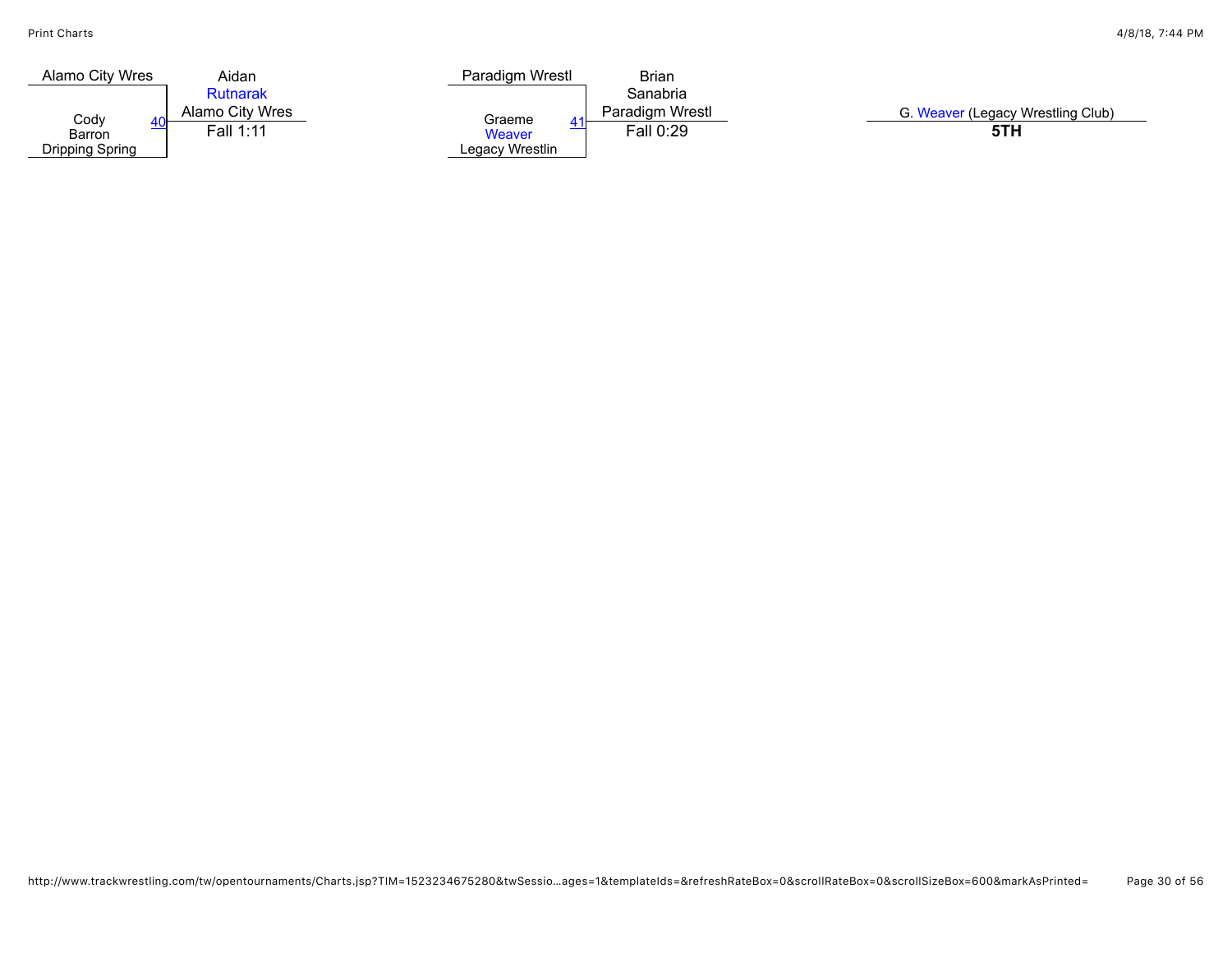# ELITE Takedown - GRECO ROMAN Cadet 121-130

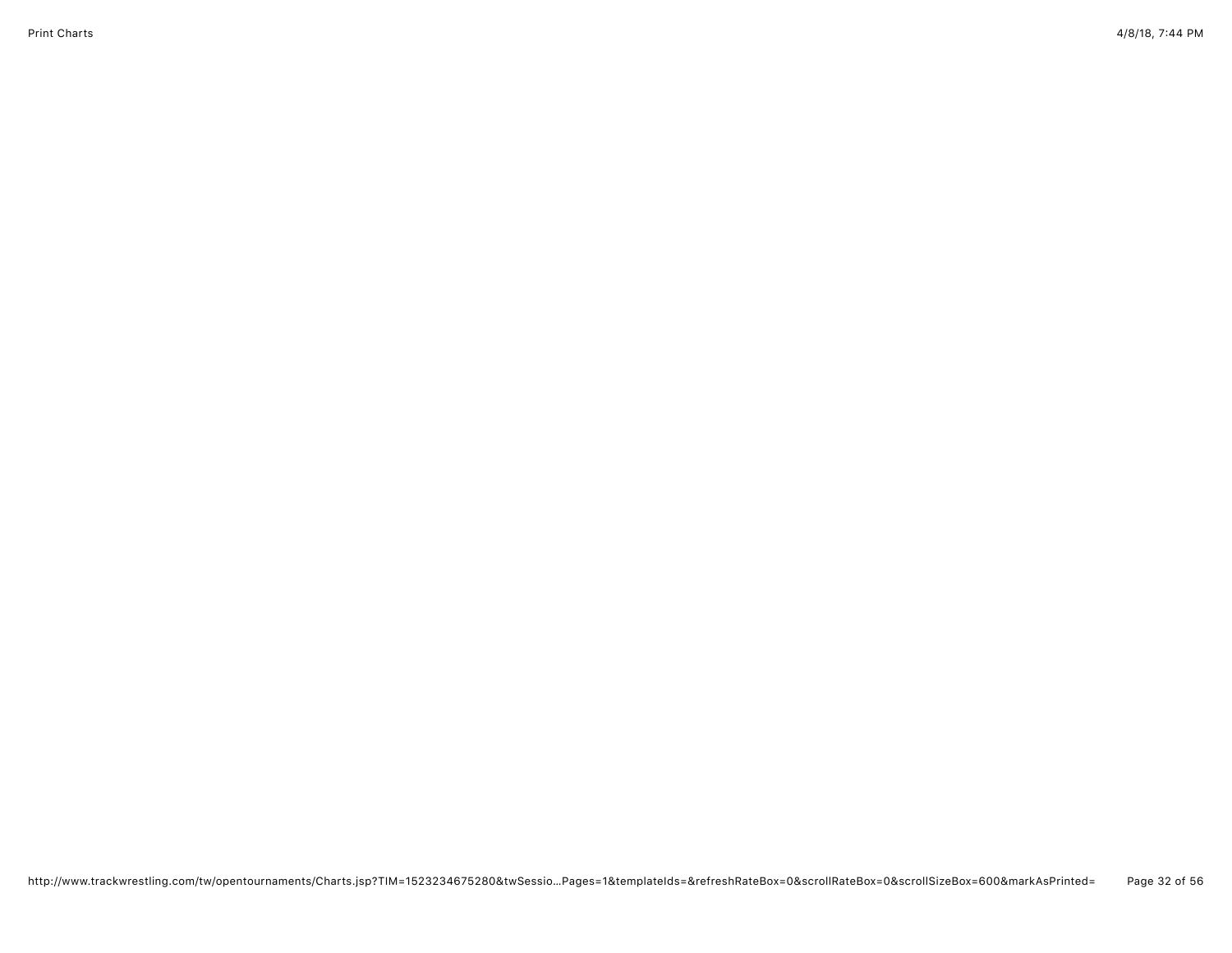# ELITE Takedown - GRECO ROMAN Cadet 131-140

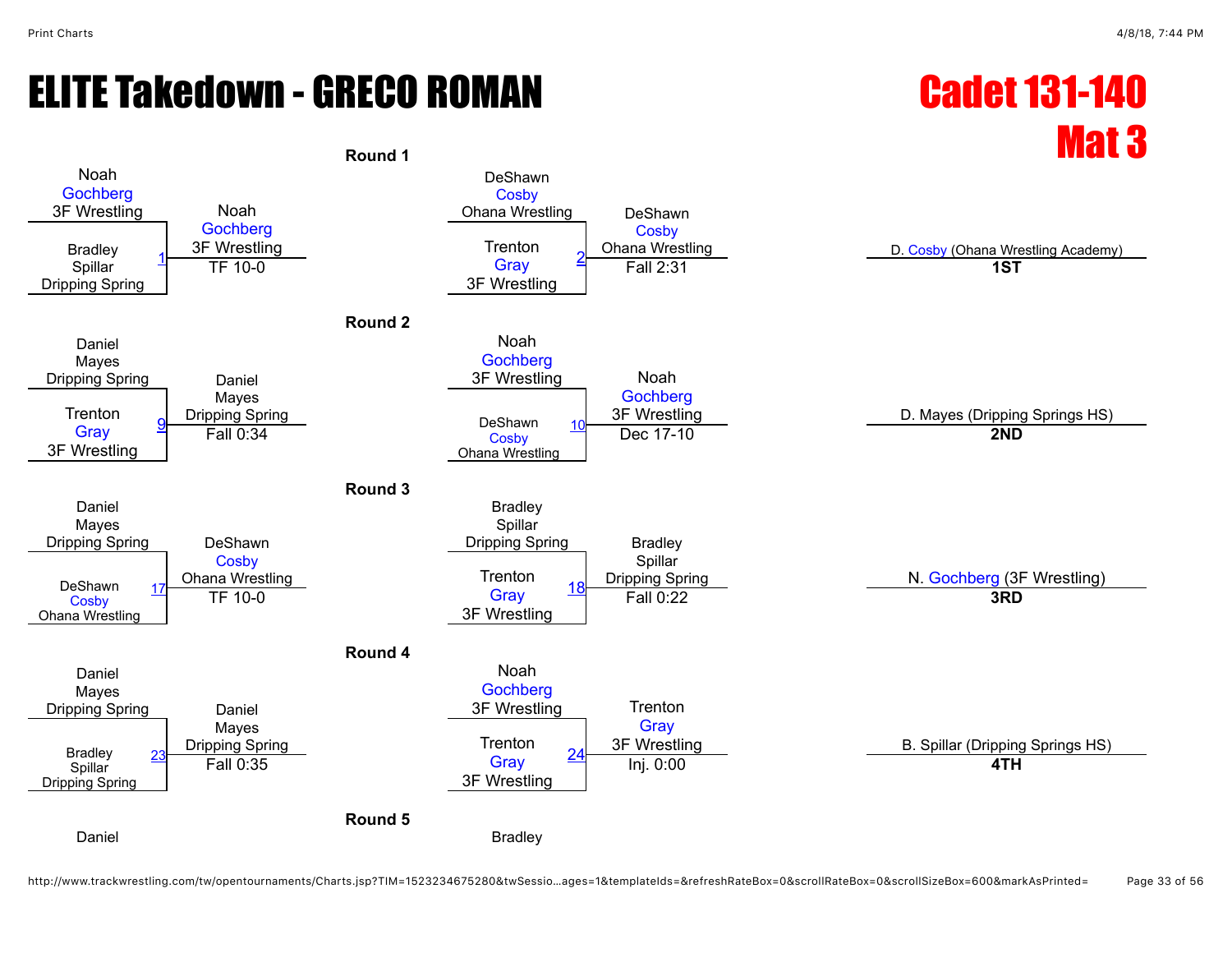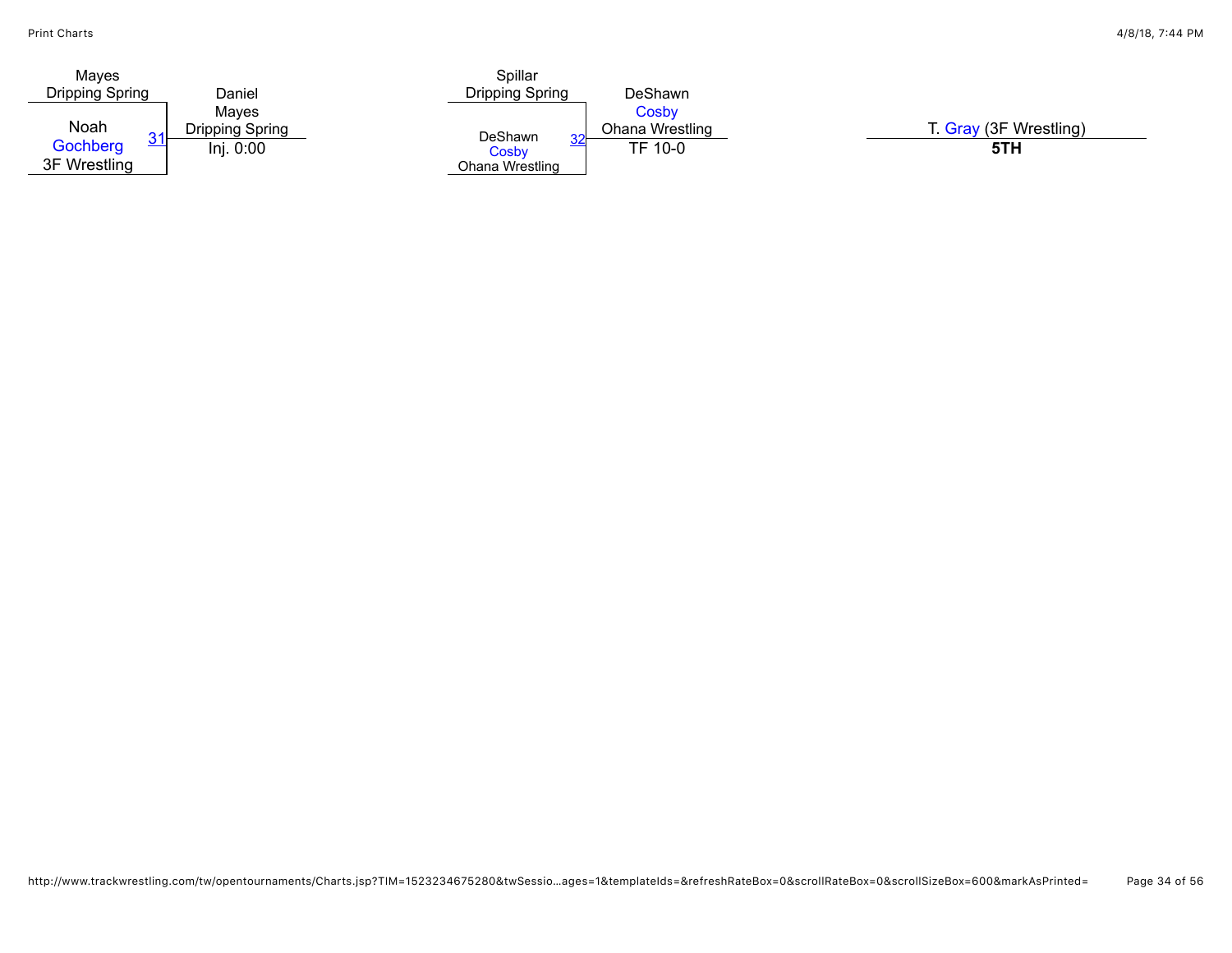# ELITE Takedown - GRECO ROMAN CADE Cadet 141-150



http://www.trackwrestling.com/tw/opentournaments/Charts.jsp?TIM=1523234675280&twSessio…ages=1&templateIds=&refreshRateBox=0&scrollRateBox=0&scrollSizeBox=600&markAsPrinted= Page 35 of 56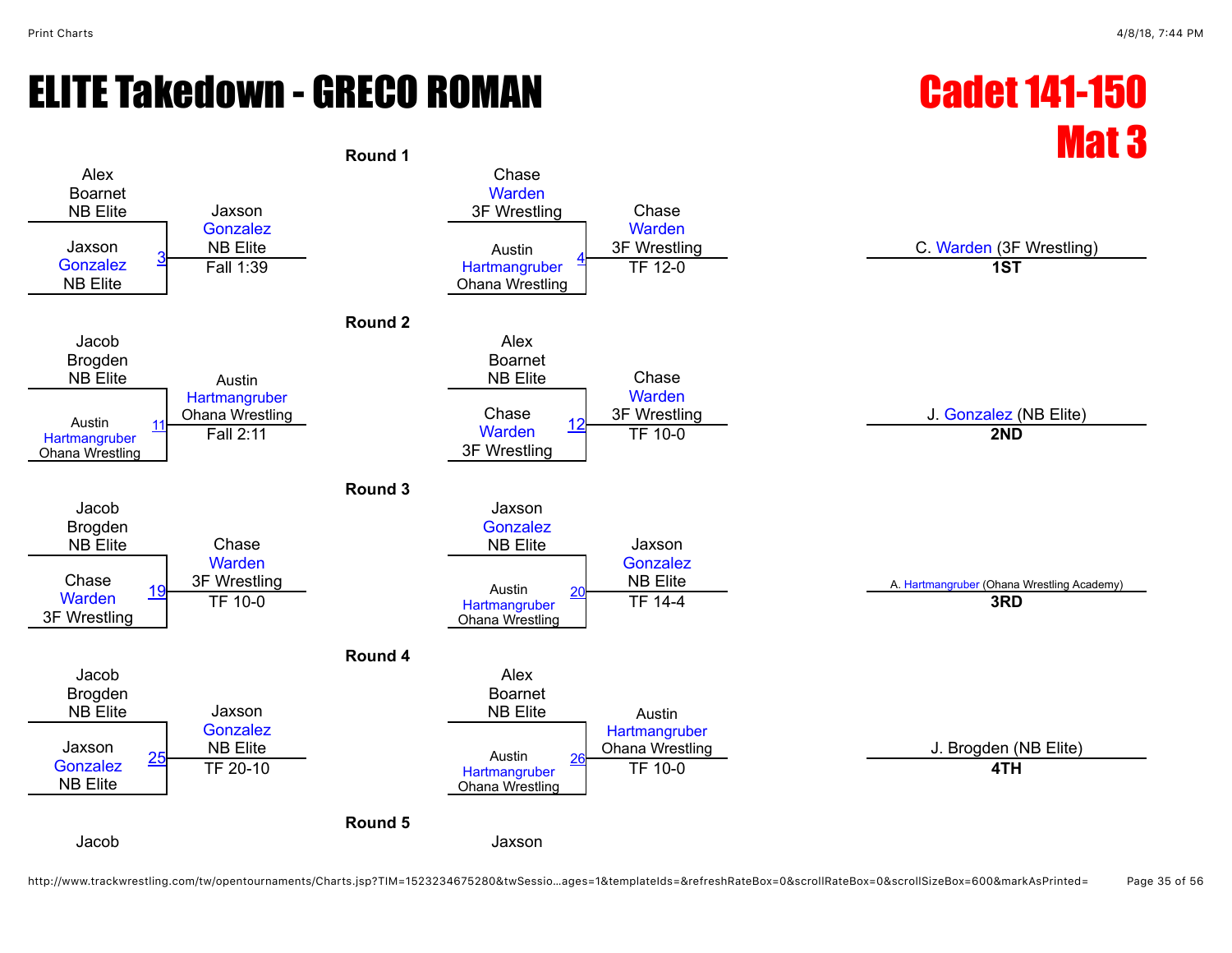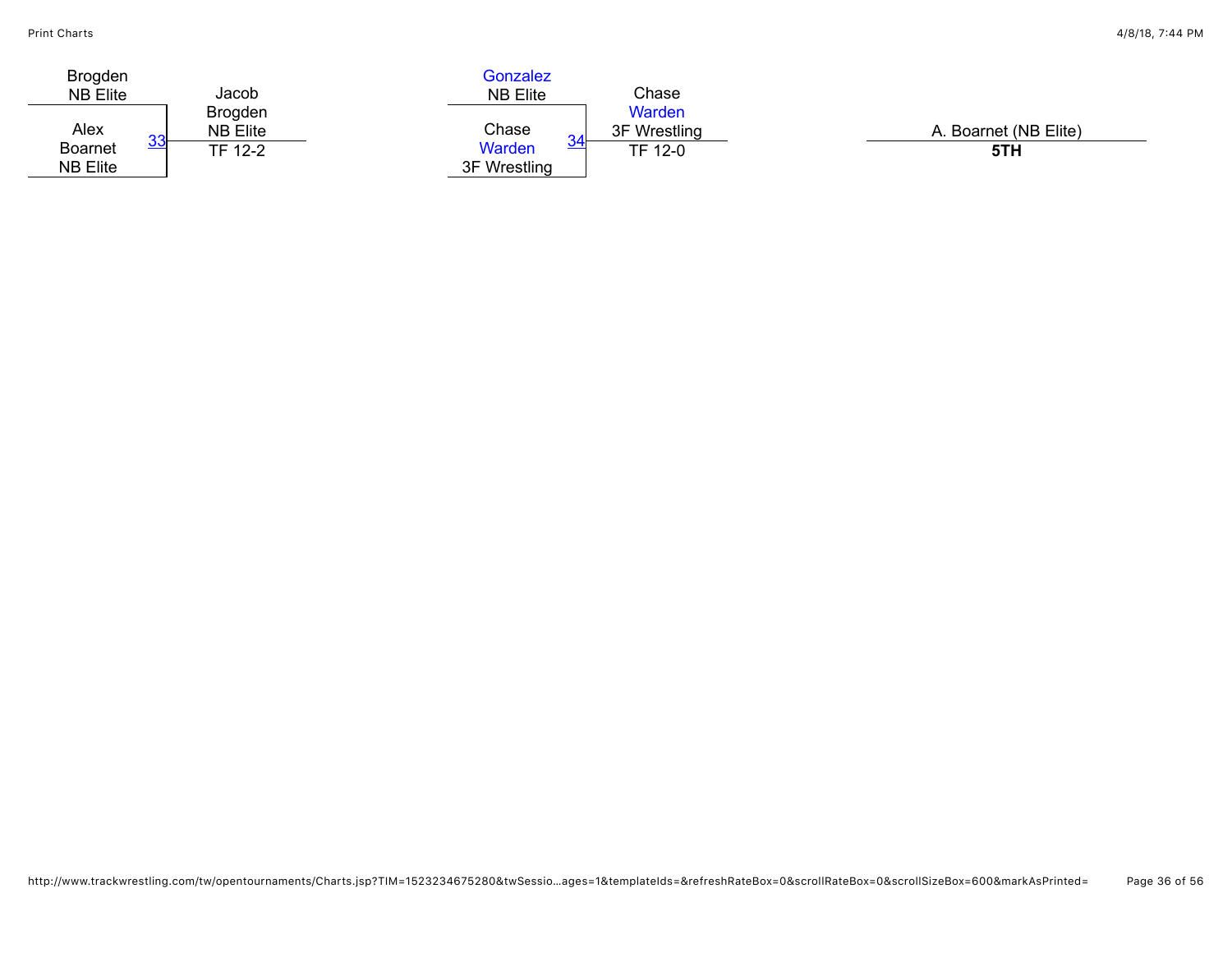## ELITE Takedown - GRECO ROMAN Cadet 173-190



A. Garcia (RC Wrestling) **1ST**

K. [Turrubiartes](javascript:viewProfile(177223132)) (Legacy Wrestling Club) **2ND**

> S. Hopper (LBJ) **3RD**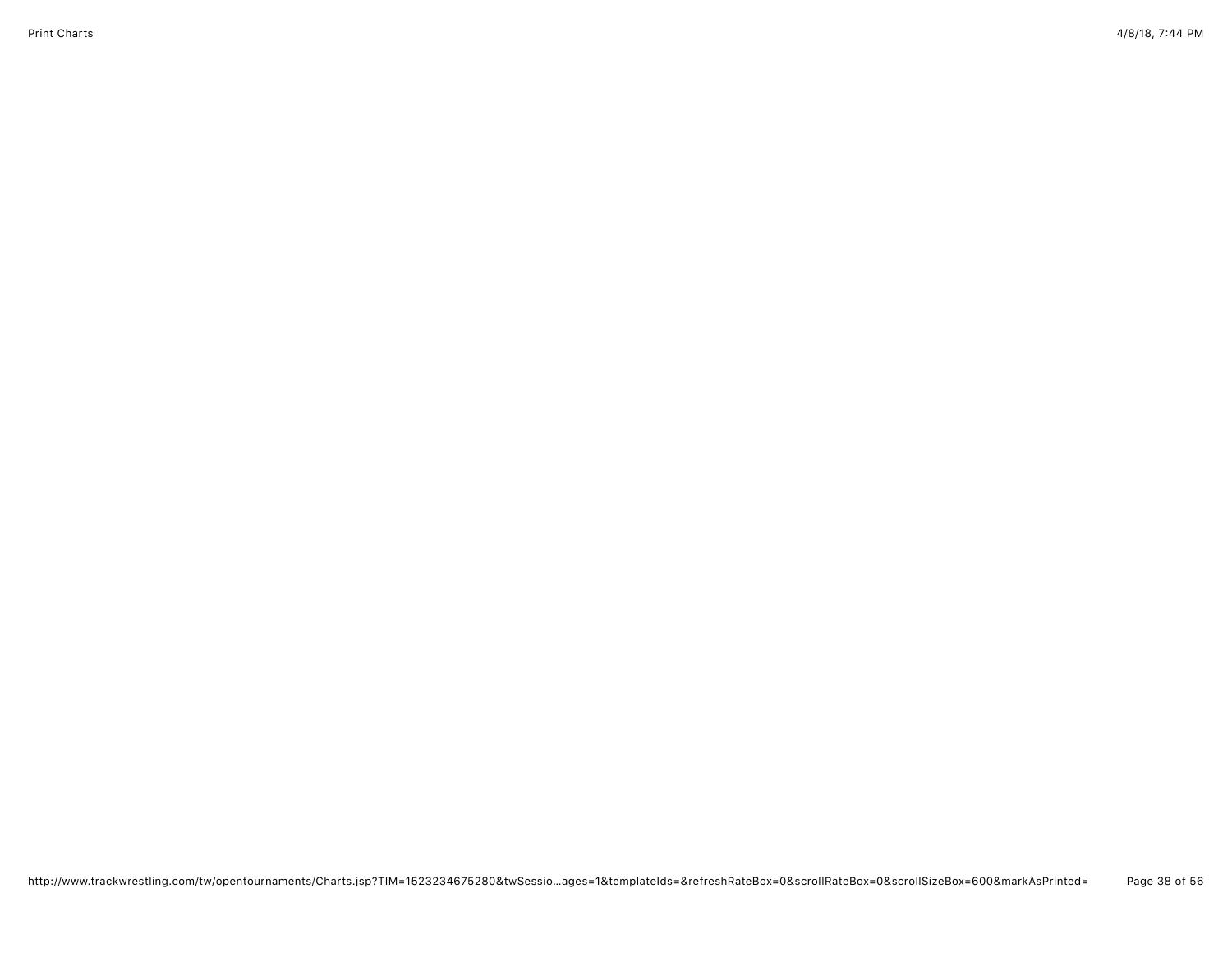# ELITE Takedown - GRECO ROMAN Junior 120-130



http://www.trackwrestling.com/tw/opentournaments/Charts.jsp?TIM=1523234675280&twSessio…ages=1&templateIds=&refreshRateBox=0&scrollRateBox=0&scrollSizeBox=600&markAsPrinted= Page 39 of 56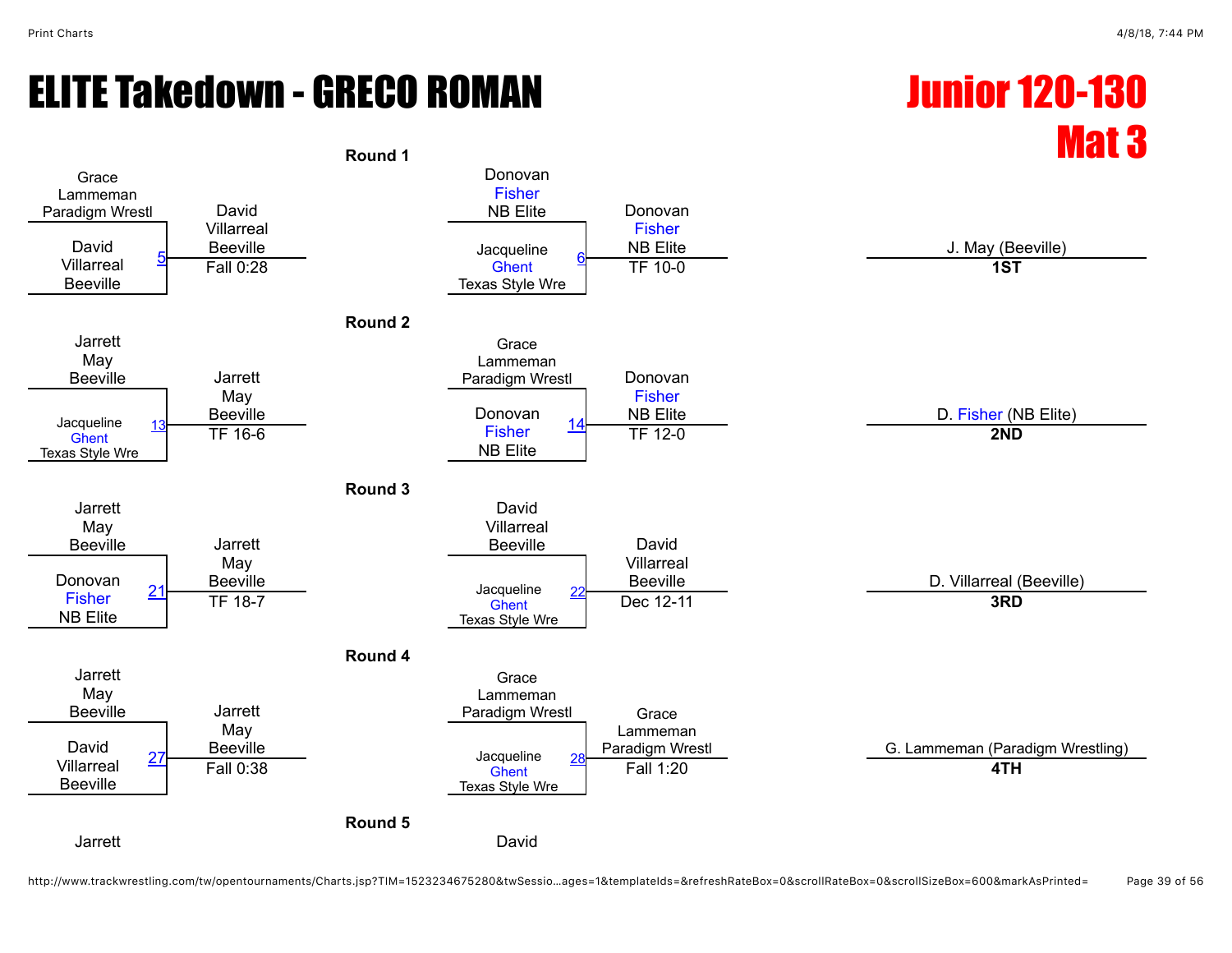| May                        | Villarreal          |                 |                                      |
|----------------------------|---------------------|-----------------|--------------------------------------|
| <b>Beeville</b><br>Jarrett | <b>Beeville</b>     | Donovan         |                                      |
| May                        |                     | <b>Fisher</b>   |                                      |
| <b>Beeville</b><br>Grace   | Donovan<br>$\sim$   | <b>NB Elite</b> | J. Ghent (Texas Style Wrestling Clu) |
| TF 10-0<br>Lammeman        | v۱<br><b>Fisher</b> | <b>TF 14-2</b>  | 5TH                                  |
| Paradigm Wrestl            | <b>NB Elite</b>     |                 |                                      |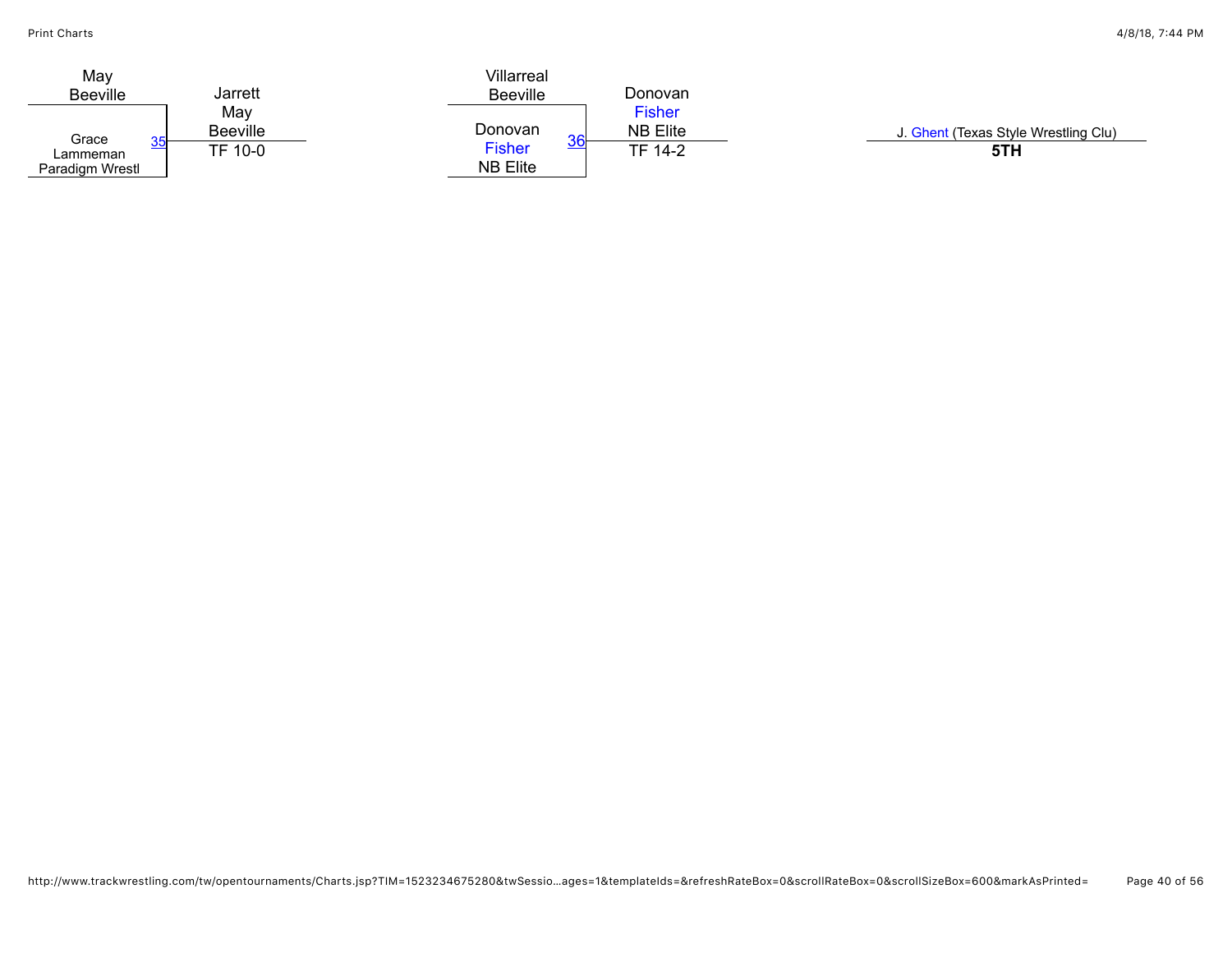## ELITE Takedown - GRECO ROMAN Junior 151-160



**Round 1 Round 2 Round 3**



P. Moore (New Braunfels High School) **1ST**

N. Hammond (3F Wrestling)

**2ND**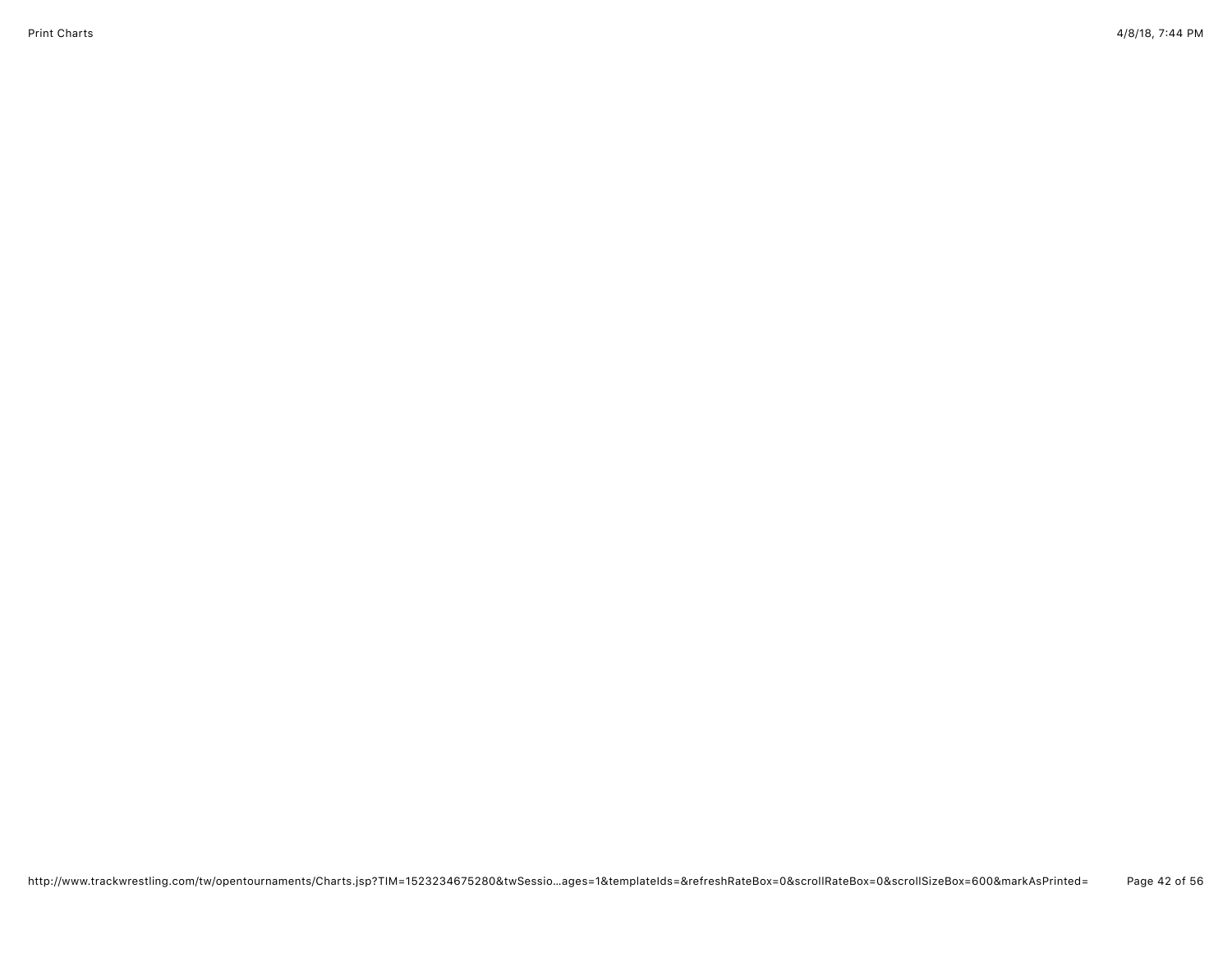## ELITE Takedown - GRECO ROMAN Junior 161-170

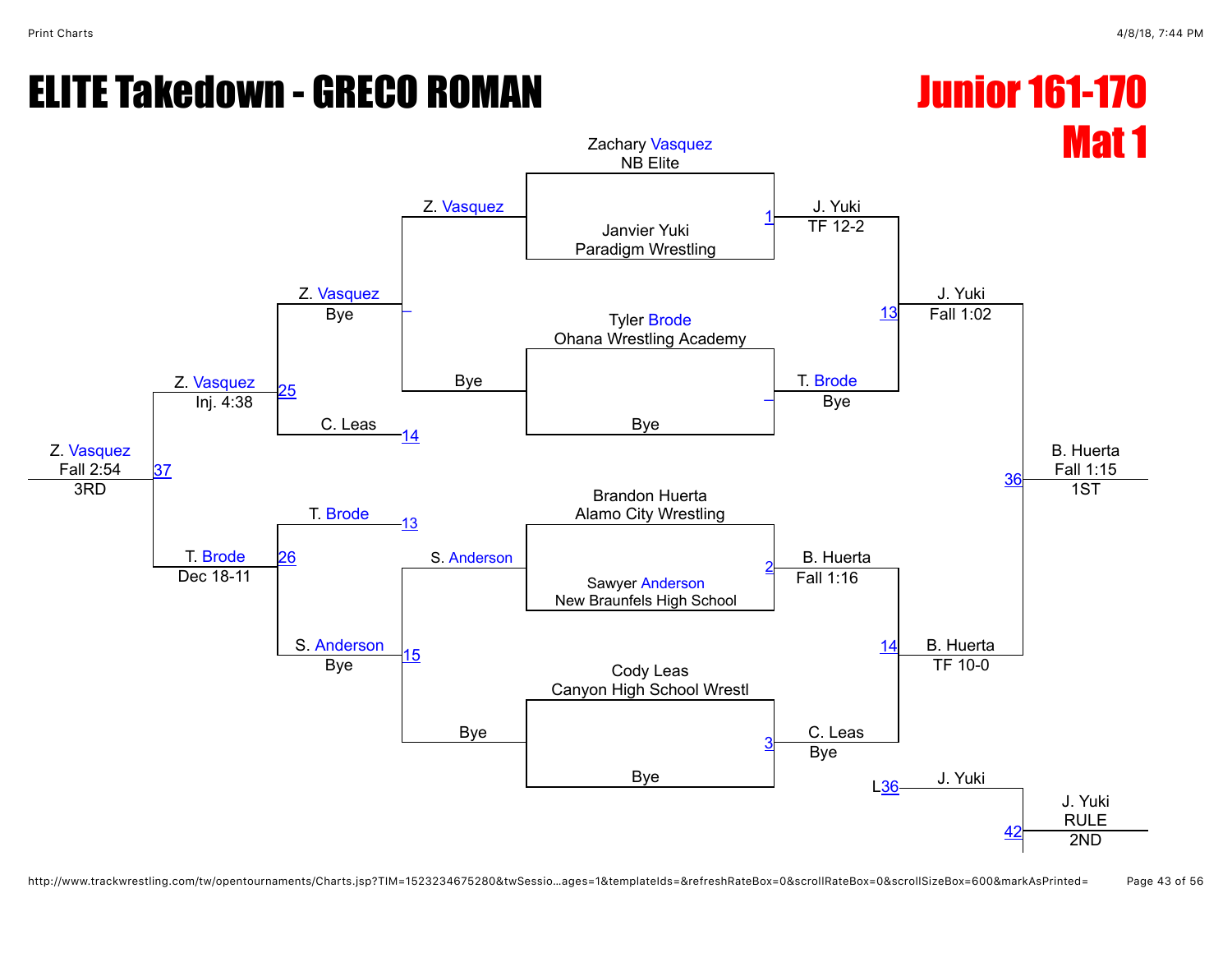W<sub>37</sub> Z. [Vasquez](javascript:viewProfile(345105132))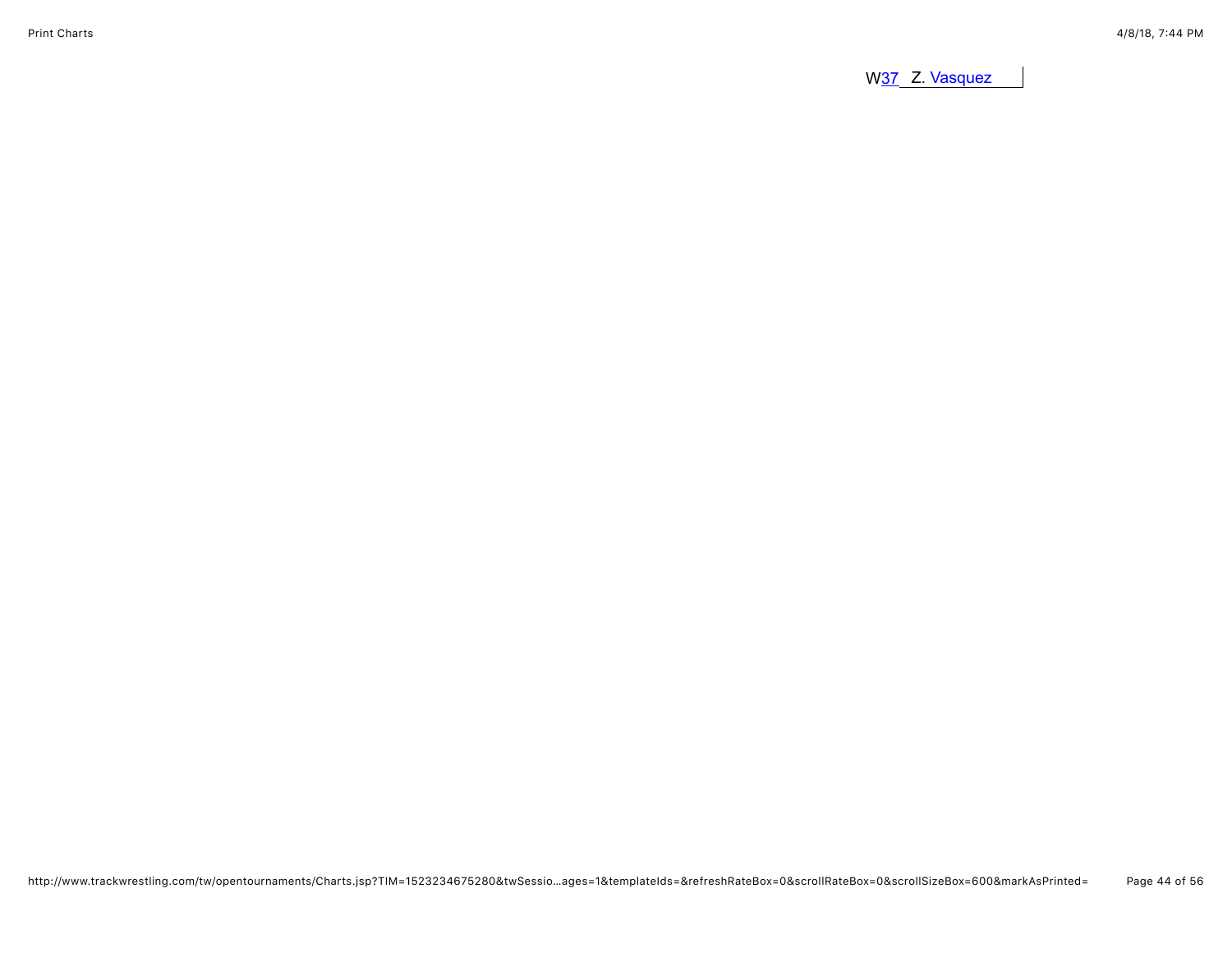# ELITE Takedown - GRECO ROMAN **Fig. 1988 Junior 174-188**



J. [Macias](javascript:viewProfile(1815422009)) (NB Elite) **1ST**

E. [Trujillo](javascript:viewProfile(20998094)) (Hutto Hippos) **2ND**

E. Gallardo (RC Wrestling) **3RD**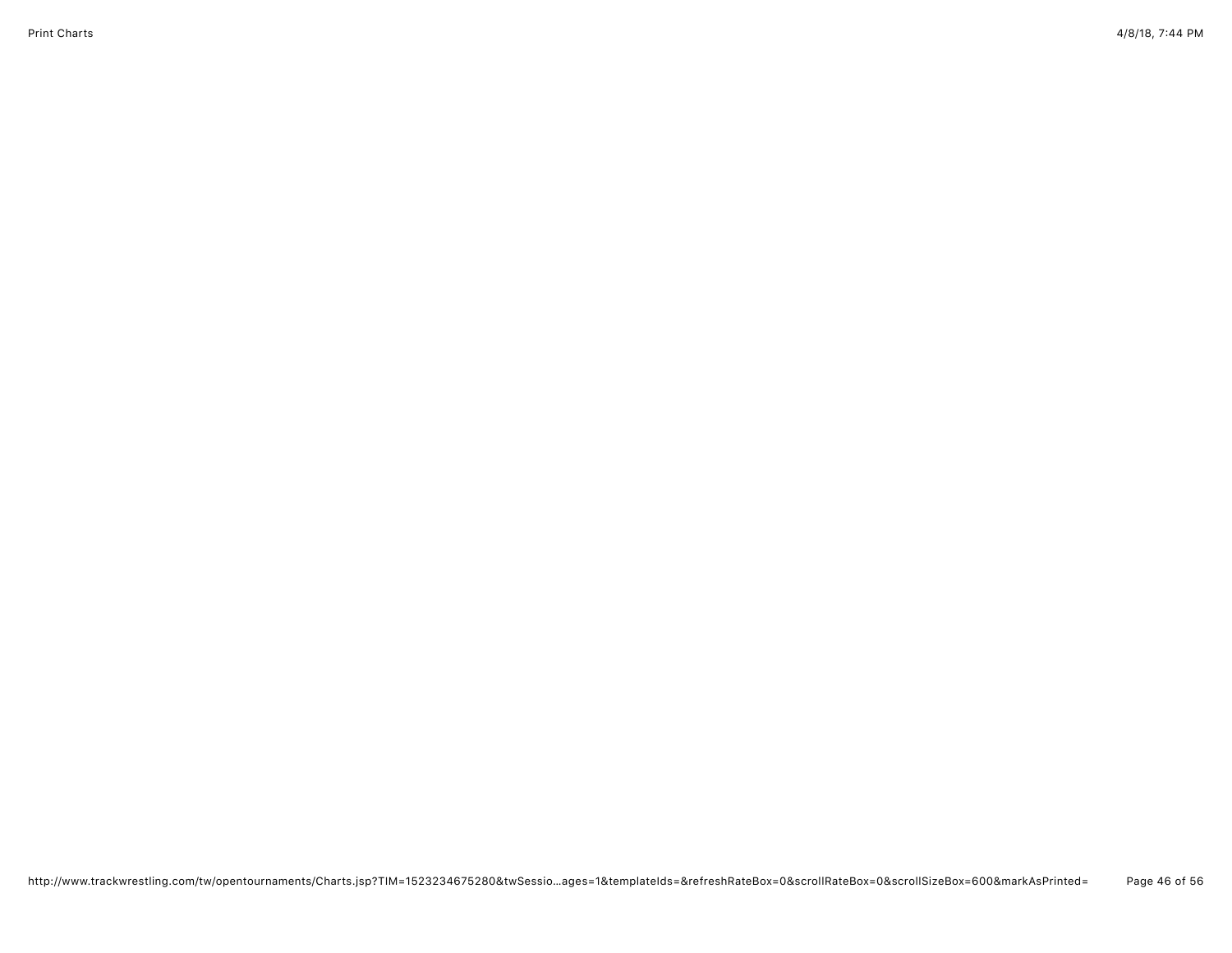# ELITE Takedown - GRECO ROMAN Junior 191-200



L. [Gray](javascript:viewProfile(616314132)) (Legacy Wrestling Club) **3RD**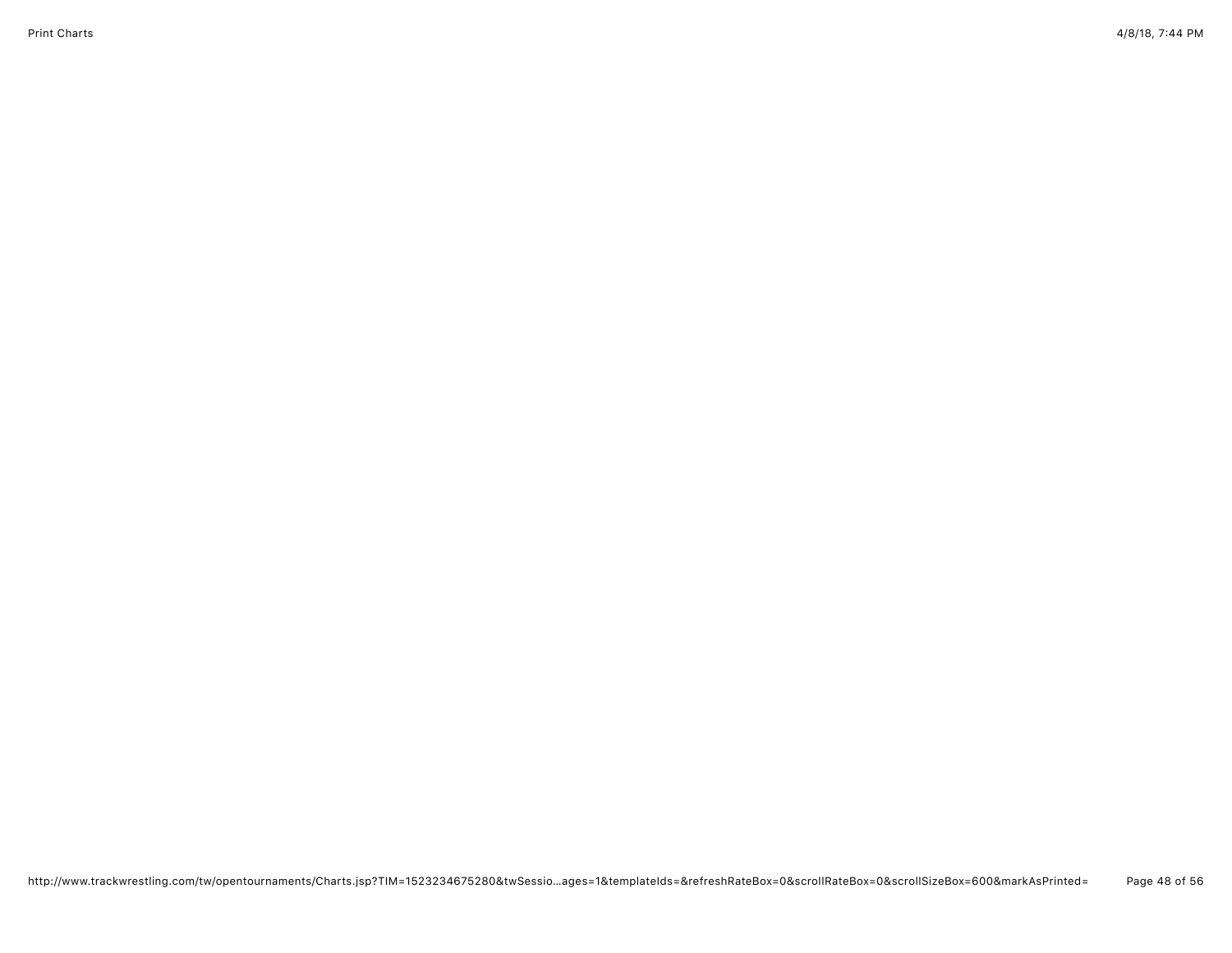# ELITE Takedown - GRECO ROMAN Junior 131-135

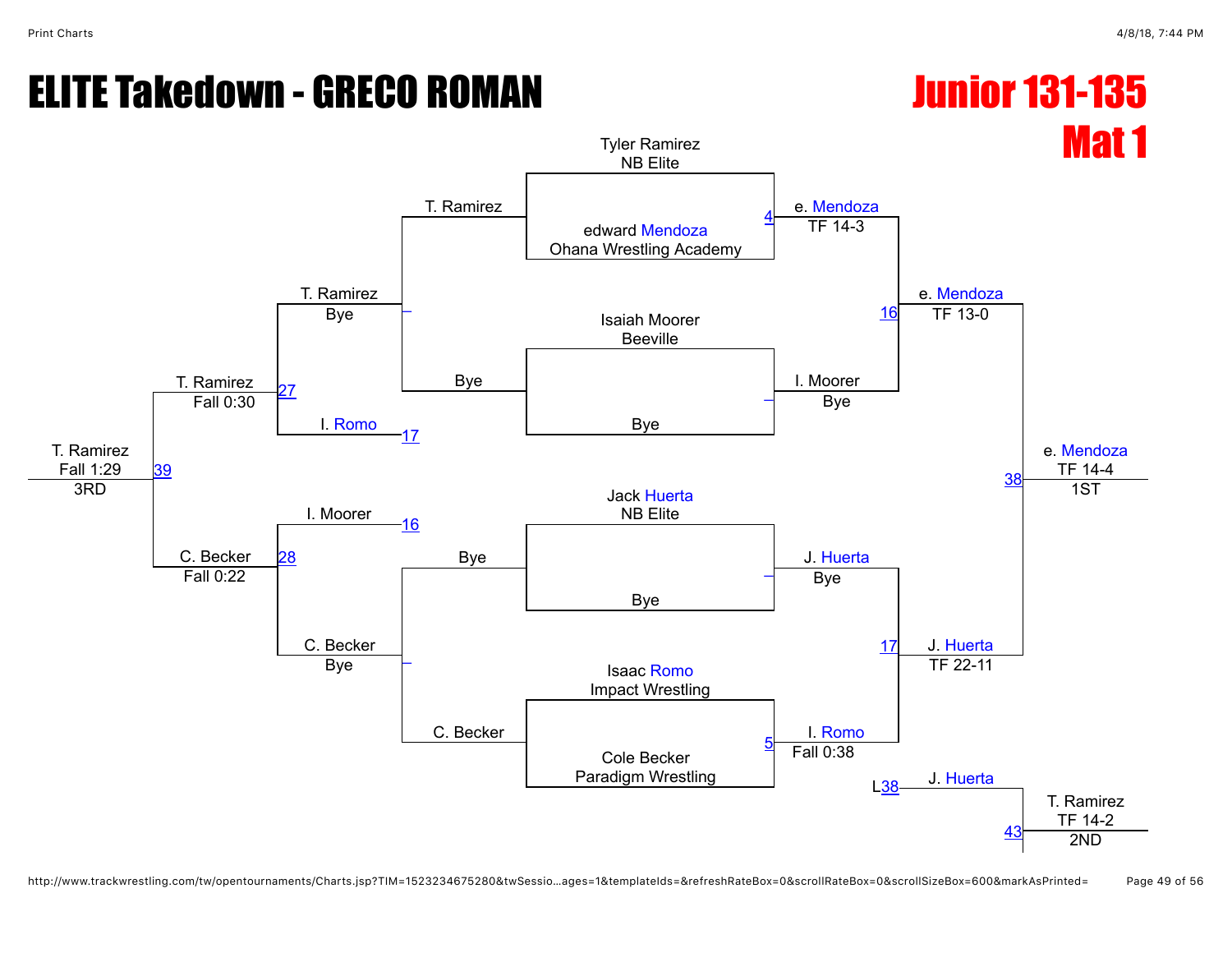W<sub>39</sub> T. Ramirez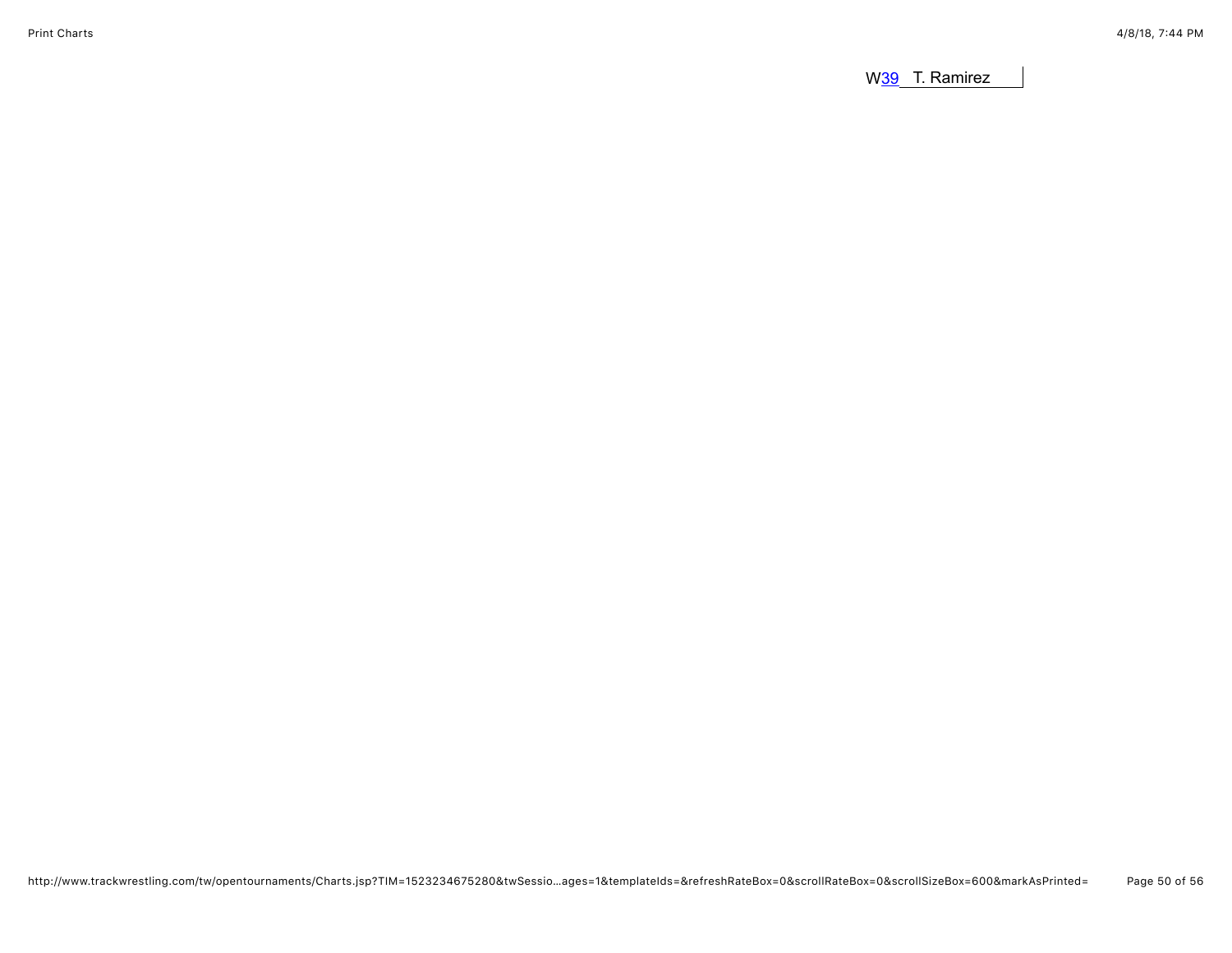# ELITE Takedown - GRECO ROMAN Junior 136-143

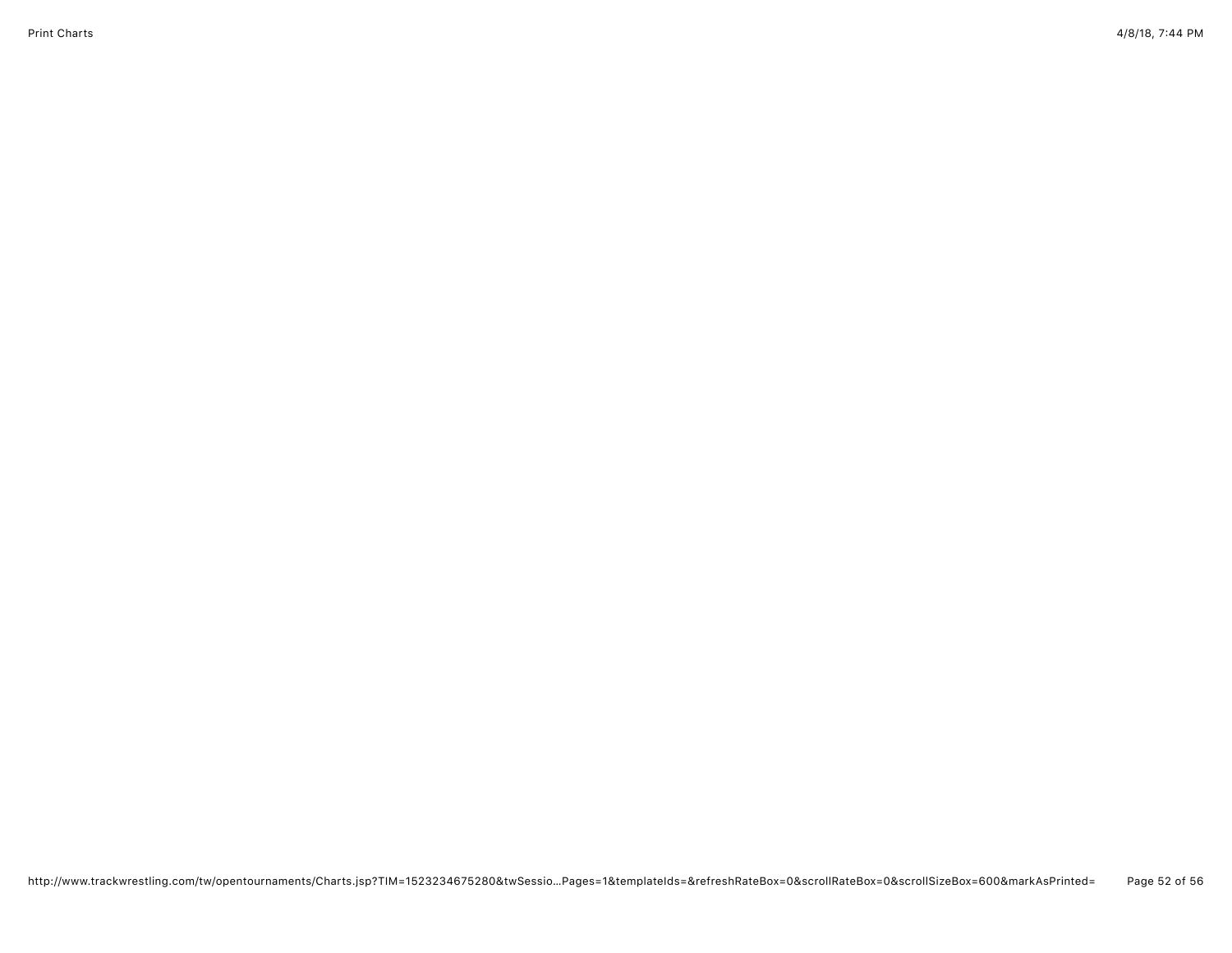# ELITE Takedown - GRECO ROMAN Junior 144-150



http://www.trackwrestling.com/tw/opentournaments/Charts.jsp?TIM=1523234675280&twSessio…ages=1&templateIds=&refreshRateBox=0&scrollRateBox=0&scrollSizeBox=600&markAsPrinted= Page 53 of 56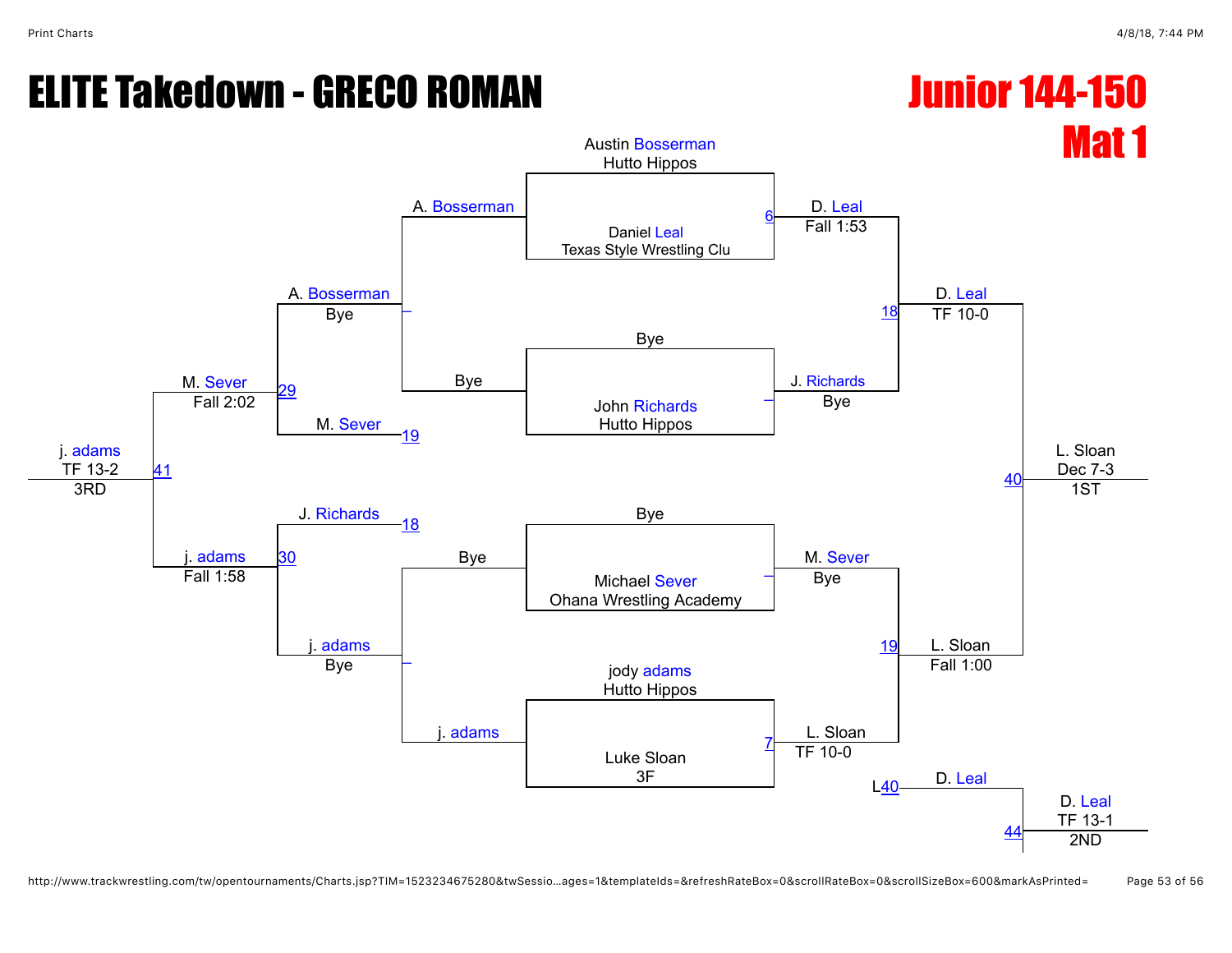W<sub>41</sub> j. [adams](javascript:viewProfile(935209096))